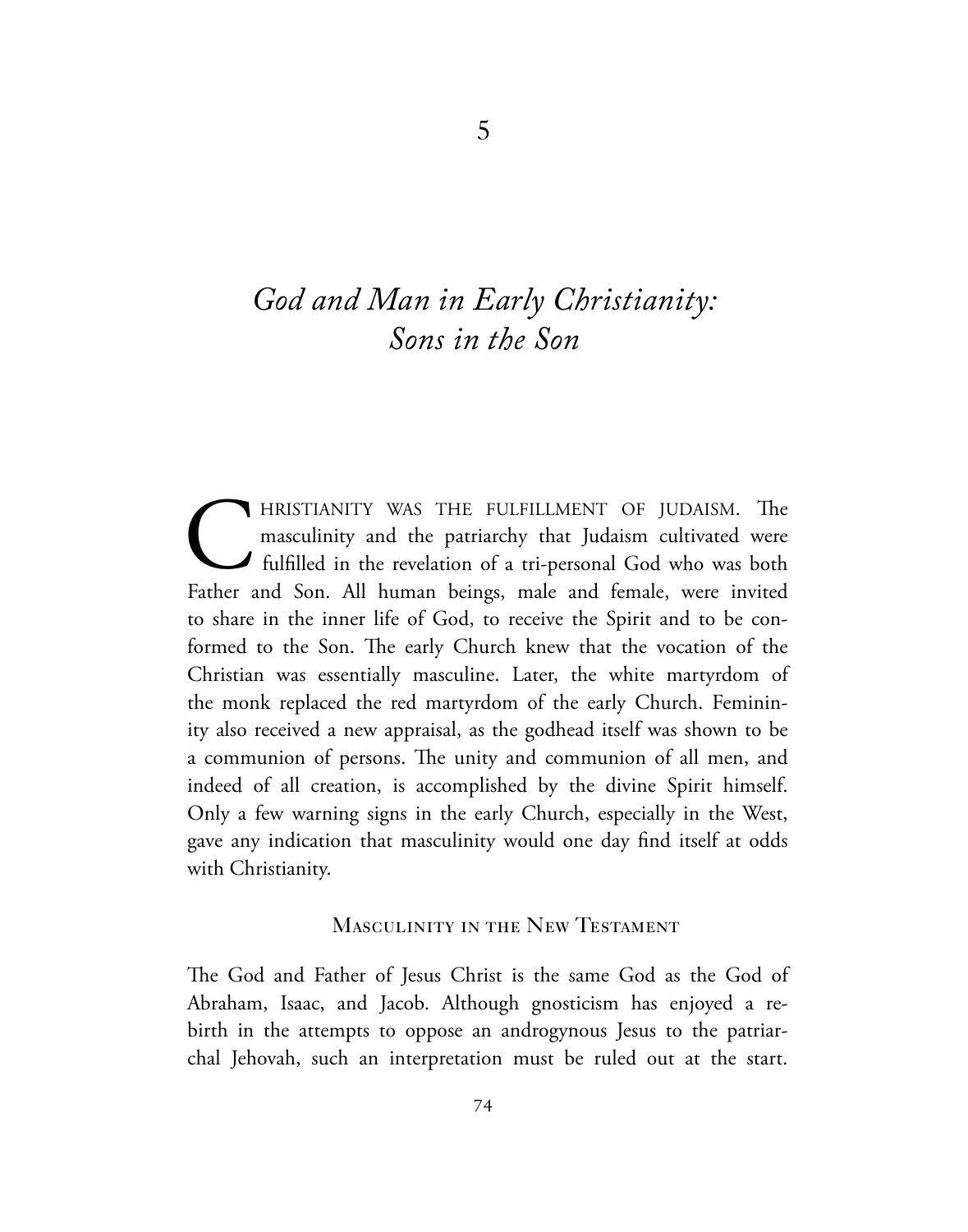From the very beginning, Christianity distinguished itself from Gnosticism: the God of the Old Testament is not the devil of the New Testament. The Jesus who walked the roads of Galilee is the same person as the risen Lord and Christ. His male body is risen from the dead; the masculinity of the Son reveals the Father.

The revelation of the trinitarian life of God maintains the masculinity of each divine person in relation to creation. That is, in relation to creation, each person is creator, redeemer, and sanctifier. In relationship to creation, therefore, each person is masculine, as Yahweh was in the Hebrew Scriptures. Only God's self-revelation in the Scriptures gives us access to an understanding of his inner life, and the Scriptures constantly characterize the intra-Trinitarian relationship of God as masculine. The generation of the Son by the Father has the created analogue of parenthood. Although the mother is more obviously a parent than the father, the First Person nonetheless is called Father by the only one who truly knows him, Jesus. The First Person is Father, indeed Father specifies what he is, because he eternally begets the Son. Paul rejects the idea that the Father is a religious projection of patriarchal social structures. The reverse is true. The Father is, in terms reminiscent of Platonic archetypes, the model, and created fatherhood is the image: "Blessed be the Father of our Lord Jesus Christ, from whom all fatherhood on earth takes its name." Human masculinity, whose purpose is the protection and provision of the community, finds its fulfillment in the one who is Lord because he is sacrifice and savior. In their conformity to the Son, all Christians, male and female, become sons of God, and are therefore called to be masculine. In his relationship to the creation, the Third Person is also consistently characterized as masculine, and in the new creation he is the Spirit of sonship, as he is within the Trinity. Yet his intra-trinitarian function of uniting the Father and Son explains the Spirit's association with femininity as reflected in the Church's unity. Mary stands as a sign of that unity.

# *The Masculinity of the Father and the Son*

Thomas Aquinas touches on the question of why the First Person is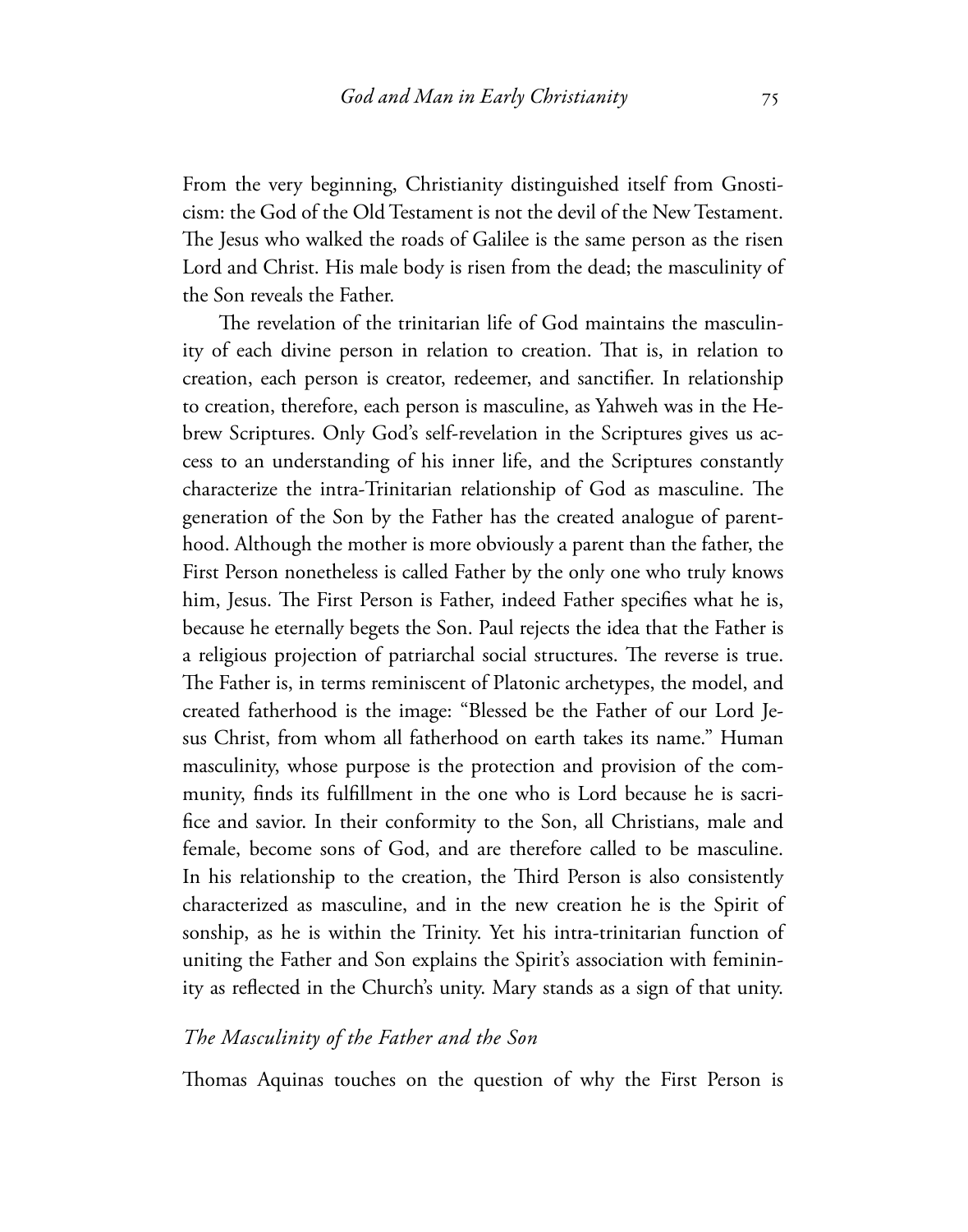called *Father* rather than simply a gender-free *Begetter*. Rather than focusing on the paternal authority of the Father, Aquinas seems to imply that begetting, the proper action of a father, is a single act, while the role of the mother is a process.<sup>1</sup> The Father is eternally not the Son, the Son is eternally not the Father. There was never a time when the Son was not; therefore there was never a time when the Son was part of the Father. This eternal and real distinction of the persons creates, as it were, a space in the Trinity. The Son became incarnate because creation is analogous to begetting. The incarnate Son, Jesus Christ, is an icon of the Father, his perfect image. The image does not consist in a corporeal resemblance, since God does not have a body, but rather in the resemblance of their modes of action. The Son does only what he sees the Father doing; he does nothing of himself, but imitates his Father in all things. Jesus is therefore the perfect Son, differing in no way from his Father, although not the same as his Father. The Son, having become incarnate, can take the sinful creation and return it to the Father. Sin is an emptiness and a separation from God; since there is already a separation within God, the separation of sin can be inserted into the already existent separation of the Father and the Son, a space which is filled with the Holy Spirit. In the return of the creation to the Father, when God will become all in all, the emptiness of sin is replaced by fullness, the pleroma.

Since the characteristic actions of God in the Old Testament involve separation, we should expect to see the same mode of action in Jesus. Jesus enjoys a unique freedom, for unlike all other human beings, he freely chose to enter life, as he freely chose to leave it. He was born not of the will of man, but of God; that is, he was virginally conceived. Born of a woman, from childhood he knew he must leave her to follow his Father. When he is lost in the temple, and Mary expresses her distress, he answers that he must be about his Father's business. At the beginning of his public life, he leaves his family, insisting that those who do the will of his Father are his brother and sister and mother.

Jesus, too, works by separating. He introduces a new principle of separation: no longer observance of the Law, but faith in him. Thus,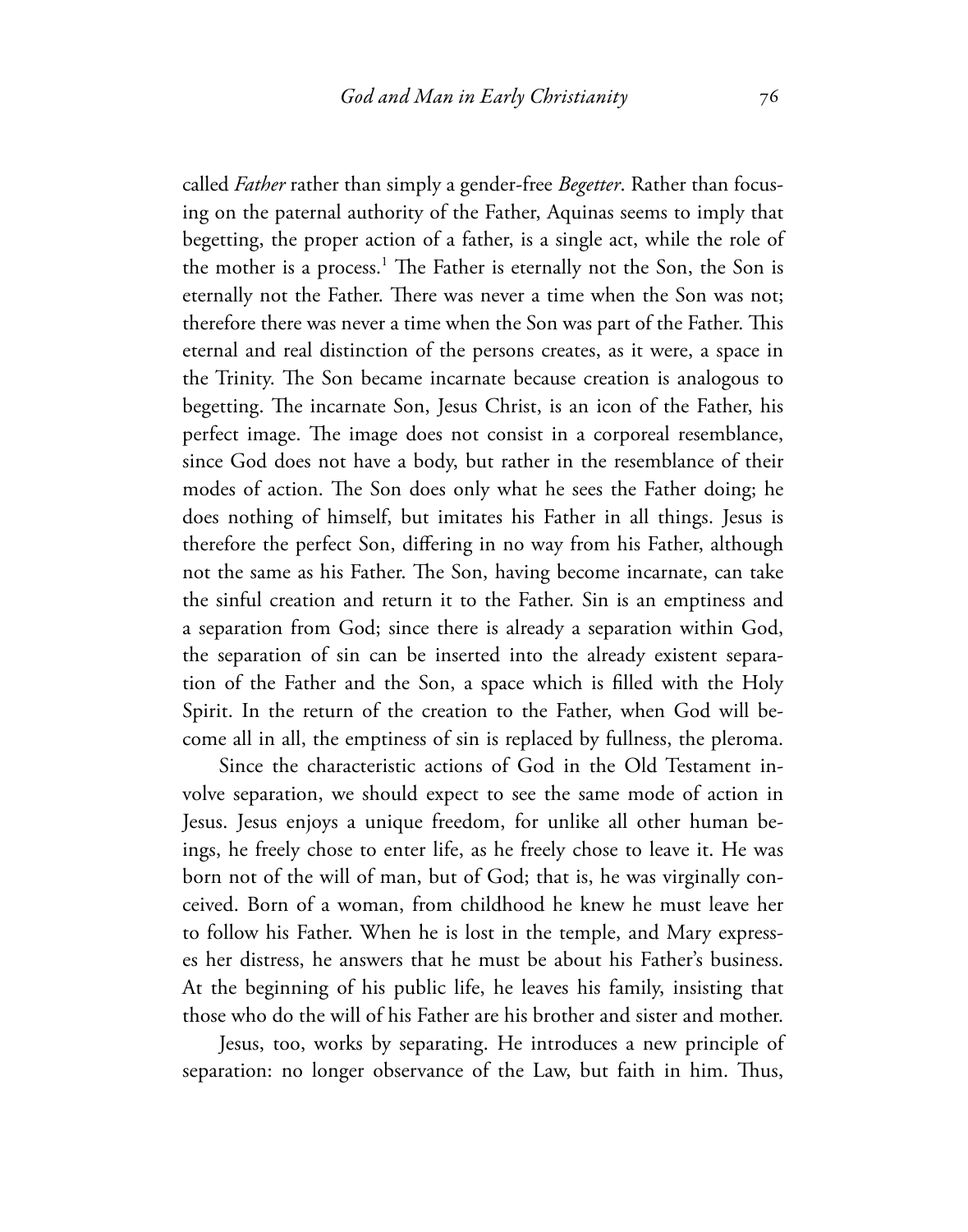Jesus exercises the divine prerogative of election. He chooses the twelve from all those he knows and teaches them, although they do not understand his mission until after Pentecost. By his own account, Jesus comes not to bring peace, but a sword. His presence provokes conflict, even when he is an infant: Herod destroys all the male children of Bethlehem in an attempt to destroy the rival king. Jesus does nothing to avert a growing conflict with the Jewish authorities and the Pharisees and Sadducees and often speaks harshly to them: "Brood of vipers, fit for hell." They accuse him of being possessed by demons, and of being a Samaritan, an apostate who mixes Judaism and paganism.

It is a misunderstanding to see Jesus and the God he manifests as masculine simply because they are powerful and authoritative. While God and Jesus have the right to exercise naked authority and demand obedience from creatures, they do not. In the Old Testament, God is shown as a lover and husband, stung by the infidelities of Israel. The prophet Hosea takes a whore as a wife, symbolically enacting the relationship of Yahweh and Israel. God's heart is somehow wounded by the failure of Israel to respond to his love. In the New Testament, Jesus has no wife because his spouse is the Church, redeemed humanity.<sup>2</sup> His authority over the Church is like that of a husband over his wife. Paul assumes the sacrificial nature of masculinity in the passage (Eph. 5:21-31) that has so troubled feminists. He commands husbands to love their wives, as Christ loved the Church, *laying down his life for her*. The husband has an obligation to imitate the divine Bridegroom, who sacrifices his life for his Spouse. The divine Bridegroom fulfills and perfects the created reality of masculinity, which is characterized by self-sacrifice unto death for the sake of others.<sup>3</sup> The wife's obedience to her husband has the same basis as the Church's obedience to her Savior. The Church obeys Christ, not from slavish fear or a sense of duty, but from overwhelming gratitude for what he has done for her. The Bridegroom has given his utmost for his Bride, and she in turn obeys him and seeks, from a grateful love that knows no bounds, to imitate his boundless self-giving. As Karl Barth correctly observes, the husband who is only human cannot be his wife's savior in this full sense.<sup>4</sup> But what Barth does not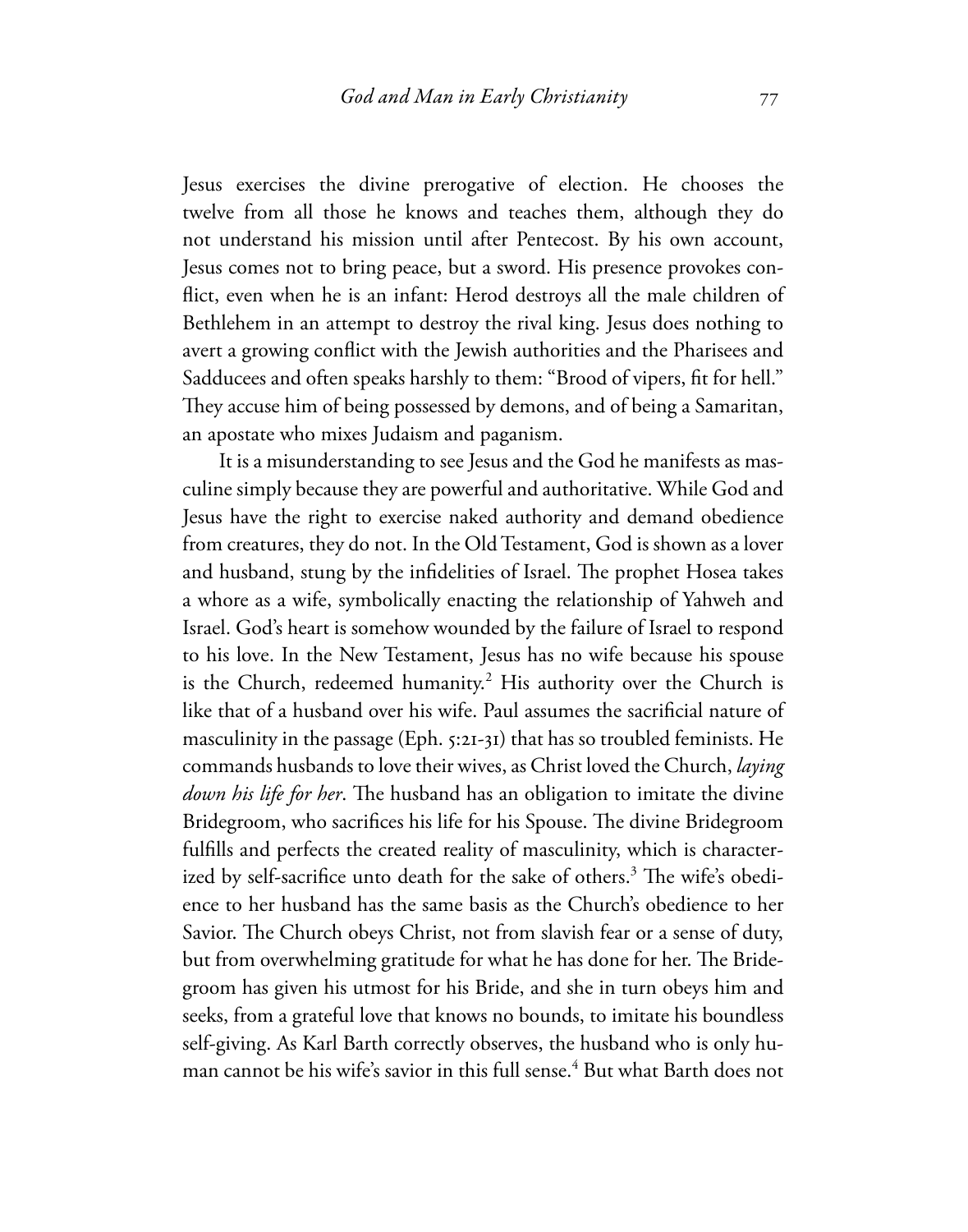see is that the husband, by reason of his masculinity, is also called to be a savior in the realm of created realities. He is to be ready to sacrifice his life, whether in work or in death in battle, for his wife. Her obedience to him is not that of a slave, but that of a grateful equal. Yet she has no corresponding obligation to sacrifice herself for him: Her sacrifice is for her children. She obeys her husband because she knows that he always has her best interests at heart, that he is willing, without drama, as part of the normal course of life, to die for her at any moment.

Of course, human sinfulness obscures this pattern, but in general it is present to a surprising degree. As we have seen, men fill the dangerous occupations of American society and have fought in numerous wars to protect their families. As Gilmore explains the essence of masculinity, "men nurture their societies by shedding their blood, their sweat, and their semen, by bringing home food for both child and mother, by producing children, and by dying if necessary in faraway places to provide a safe haven for their people."<sup>5</sup> As savior, Jesus both follows the pattern of masculinity and surpasses it by fulfilling it.

Feminists have been troubled by Jesus's choice of men as his closest friends, especially in light of his disregard for the Jewish restrictions on contact with women. He spoke to the Samaritan woman, who was triply despised, being a woman, a Samaritan, and a sinner. He praised the faith of the woman with the flow of blood who touched him in the belief he would make her well. She was ritually unclean, and made him unclean by touching him, but he likewise disregarded the laws of uncleanness. He spoke intimately with Mary, sister of the famously busy Martha. Nevertheless, he chose men as his closest companions, the twelve, for two reasons. First, they were to be sent as he was sent by the Father and would meet similar fates. To be called to be an apostle, "one sent," was to be called to be a martyr, as Jesus made clear to Peter. His injunction (John 21:15-19) to feed his lambs (and the authority that flows from it) was closely joined to the prophecy that Peter would be martyred. The apostolic office, and the presbyterial office that flows from it, is closely allied to martyrdom. The man who offers the sacrifice on the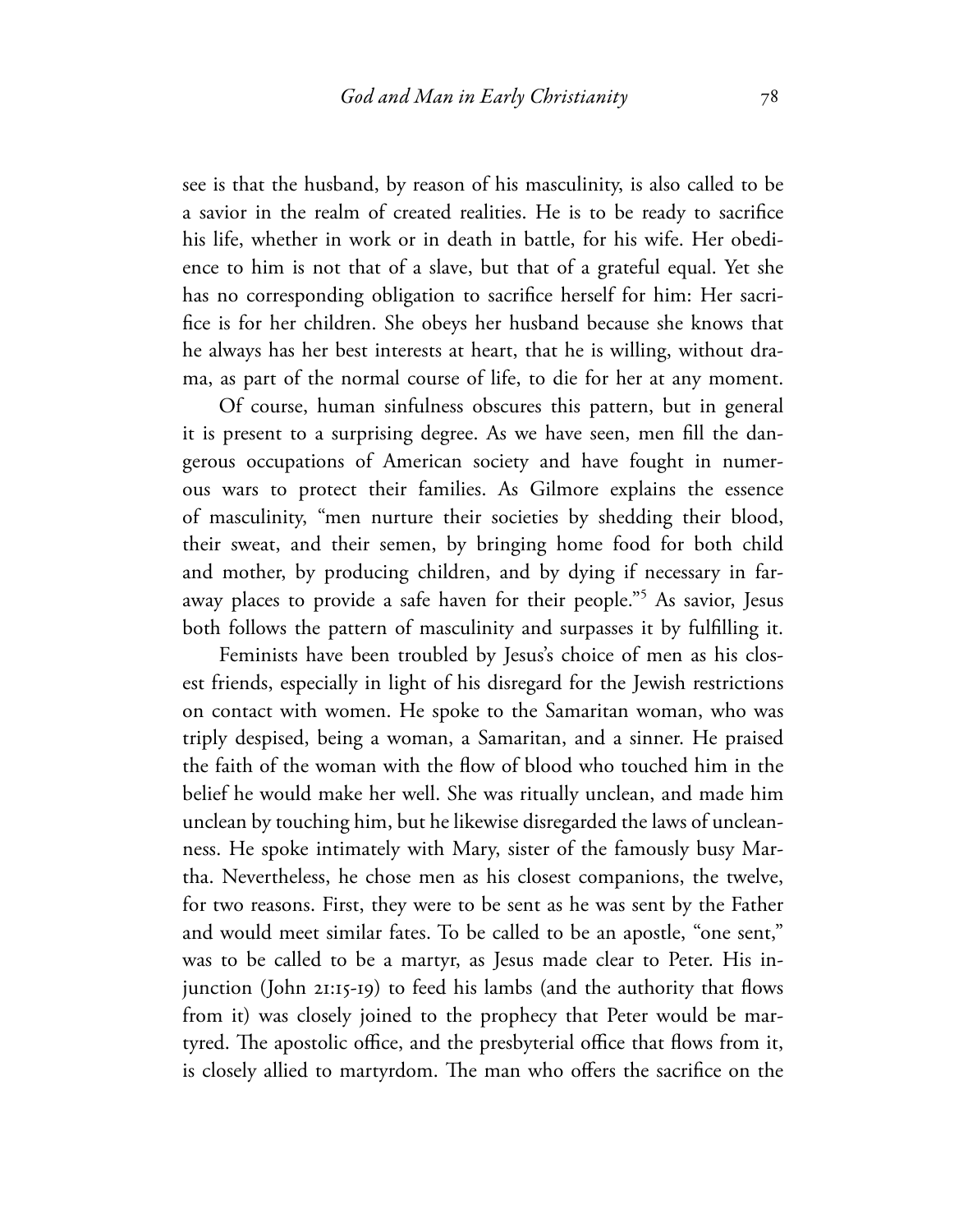altar in an unbloody manner must also be ready to sacrifice his life in a bloody fashion. Indeed, early bishops were usually martyrs. Jesus wished to spare women that burden and show men the true nature of the sacrificial vocation of masculinity.

But within the inner life of Jesus there is a second reason that he chose male companions, fishermen with hot tempers, zealots ready to fight with the Roman army. While his universal motives in his passion and death are stressed by theologians, his immediate human motives are not well explored. There is a medieval poem that portrays a dialogue between Jesus on the cross and Mary, in which he tells her that he dies to save her from everlasting death and hell. Hence, his love for those he knew in his earthly life was also a motive for his obedience to his Father, to save all humanity, and especially those he loved, from death. The apostles are the comrades of Jesus; they were the small group for whom he was prepared to die. When Peter tries to dissuade him from the passion, Jesus turns and looks at his disciples before rebuking Peter. The evangelists recount this glance because it is the fate of the disciples, their own spiritual doom, from which Jesus must rescue them, that was a principal human motivation for his decision to die as savior.

Jesus's death overshadows the Last Supper. Before his death, he wished to leave his closest friends with a memorial of him. During the words of institution of the Eucharist, his glance first falls on the twelve—*for you*—before it goes out to all humanity, the many. His human love for his disciples, a love that finds its closest analogue in military comradeship, was the immediate motivation for the Eucharist and passion. In the Eucharist, if Jesus had simply wished to give his body to them, a single consecration of the bread would have sufficed. It is in this way that women give their bodies to their children. But instead, Jesus consecrated the bread and wine separately, suggesting that they would soon be separated in his sacrifice. The body is specified as the body "given for you," the blood as the blood "poured out for you."

Jesus nurtures his disciples by his death, in the fashion in which Gilmore describes men nurturing, achieving what women attain through pregnancy, childbirth, and lactation.<sup>6</sup> Therefore, incipiently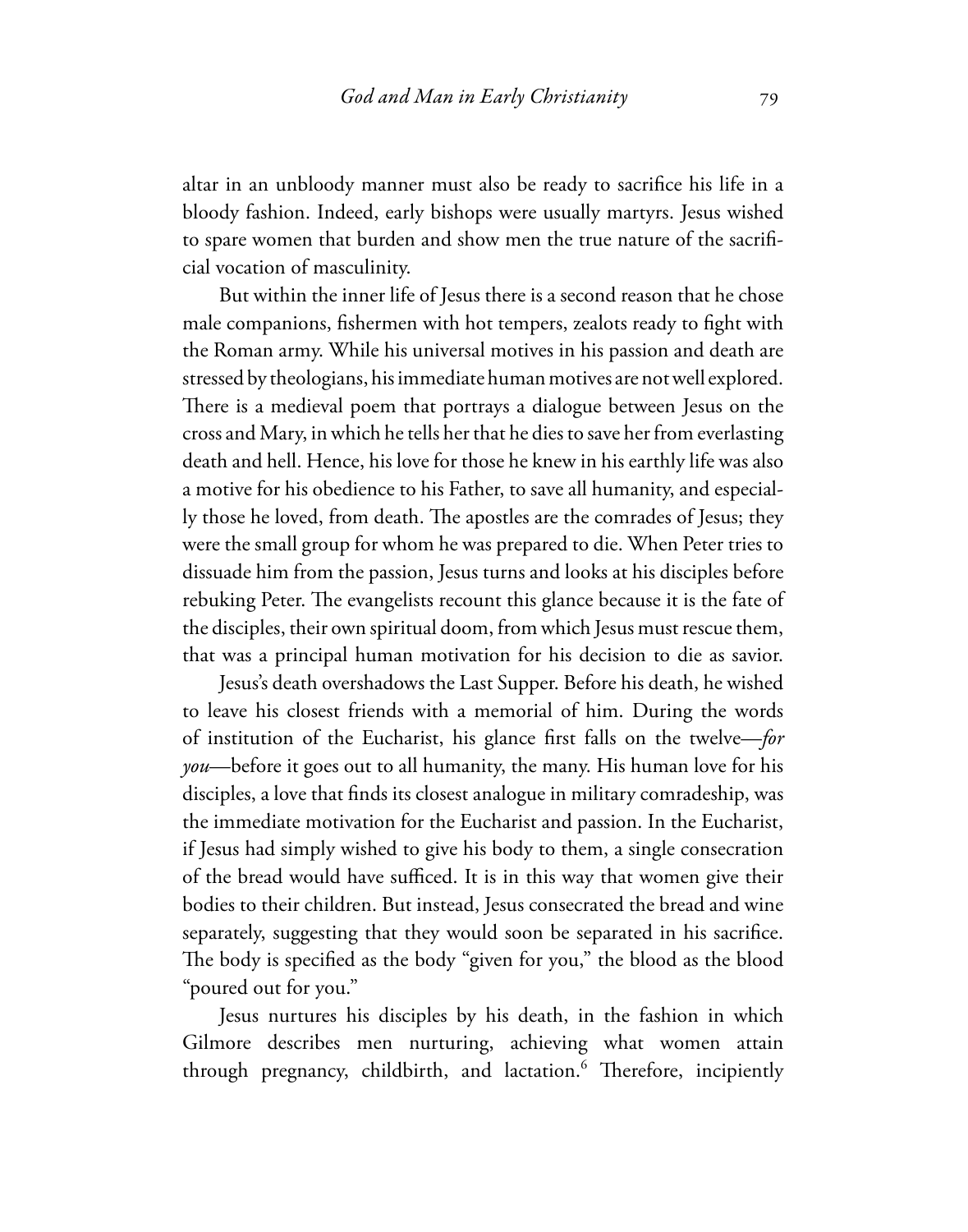in Scripture and in a full-blown way in medieval devotion, Jesus was described as Mother. He achieves in a masculine way what women achieve in their feminine way. The Church Fathers saw the Church as born from the side of Jesus, as Eve was born from the side of Adam. Later devotions presented the nurturing that Jesus provided in the Eucharist as the equivalent of nursing. Jesus, because he is a man, can achieve the self-giving that women achieve in pregnancy, childbirth, and lactation only in a masculine fashion, that is, through a bloody death.

This dimension of Jesus's work of redemption has led to claims that he is androgynous, embodying both masculine and feminine characteristics. But nurturing is not opposed to masculinity. One can confront pain in two ways: by desensitizing oneself to it, or by courageously accepting the fullness of pain. Although many men understandably seek to limit their pain by desensitizing themselves, their attitude is a distortion of masculinity, not an intrinsic part of it. Jesus was willing to accept pain without any attempt to desensitize himself. He chose the twelve, knowing that one was to betray him, and felt the pain of the betrayal—*Do you betray the Son of Man with a kiss?* He loved the people to whom he had been sent, weeping over the Jerusalem that rejected him, because he knew that this rejection would call down God's wrath on the city and lead to a destruction and exile more final than that of the Babylonian captivity. He blessed the children and felt deep anguish at Lazarus's death. Even as he was led to his death, he told the women of Jerusalem who wept for him to weep instead for themselves and their children. On the cross, he refused the drug that was traditionally offered to criminals to dull their pain. He wanted to taste the pain of human life and death to the full; he chose freely to taste it, in an exercise of the highest courage.

His tenderness and compassion were not a grafting of feminine characteristics onto a masculine personality, but rather a profound expression of masculinity. Masculinity entails initiation; initiation involves pain—the greater the pain, the more profound the initiation. Jesus called his passion his baptism, which initiated him into the mystery of suffering. This is one aspect of Christ's life that theo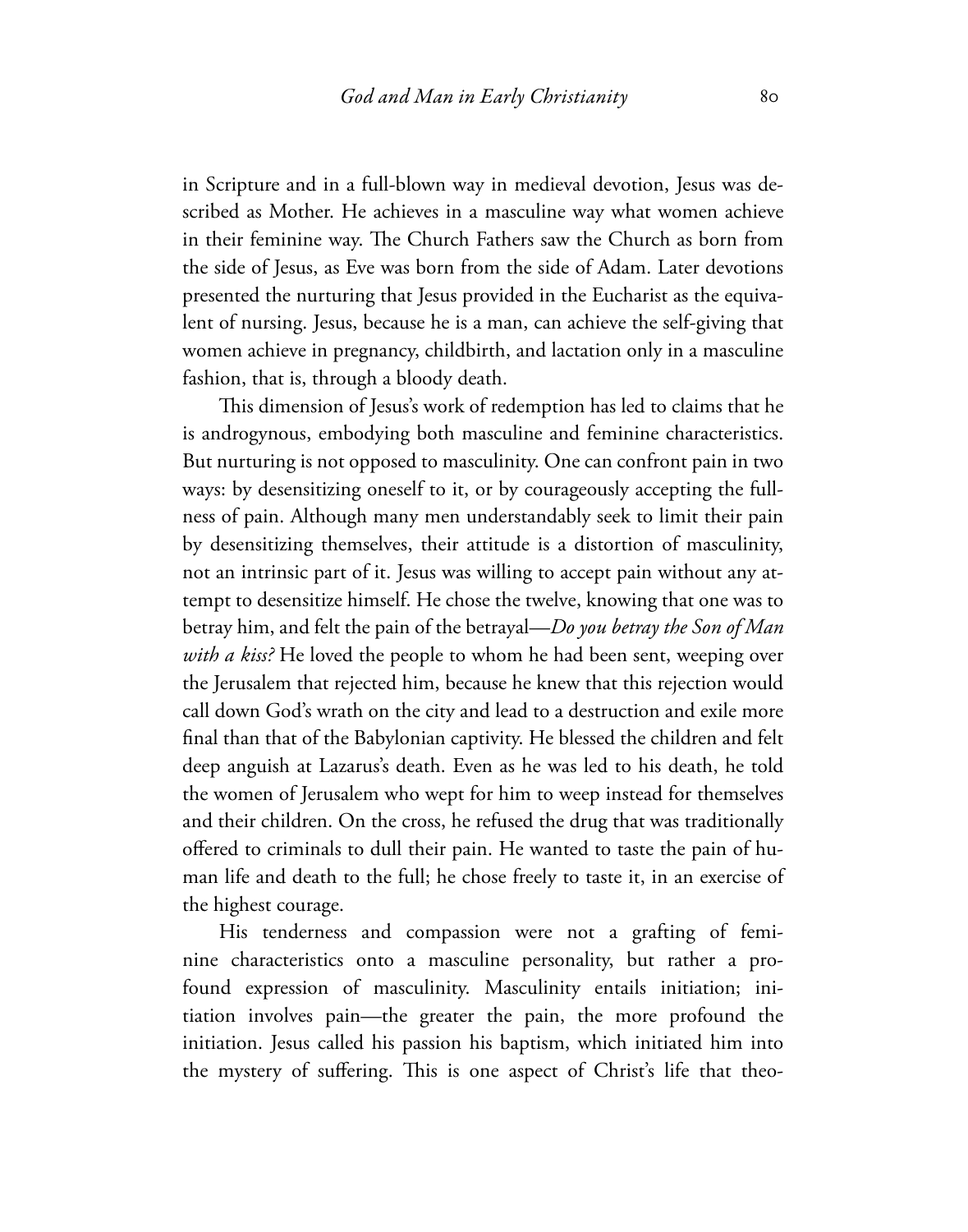logians have always had trouble grasping. Christ's passion is often seen more or less as play-acting; that is, he acted out something but did not really achieve anything that he could not have achieved otherwise. In one sense, this seems true: how can anything be added to God? But Scripture explicitly says that son though he was, he learned obedience through suffering. He was never disobedient, for his sonship consisted in his perfect obedience. Thus, he learned the price of obedience, what it cost man to repent and to obey, through experiencing the suffering that obedience brings.

Jesus's suffering involved not only physical pain, but a sense of guilt, of abandonment by God, and a descent into hell. The Holy Saturday theology of Hans Urs von Balthasar attempts to convey the meaning of this experience. The descent into hell is a familiar motif, even in pagan literature, because it is a part of the initiation into suffering and death that all heroes, and indeed all men who wish to be truly men, must undergo. Only by defeating Satan and death can Jesus receive the name that is above every other name, kyrios, *Lord*, and be honored as king of the universe, absolute sovereign and judge, who has the right to separate the sheep from the goats, to make the ultimate distinctions of salvation and damnation for all beings, human and angelic.

In the Gospels, the ultimate conflict is not between Jesus and certain Jewish leaders, or between Jesus and an ambitious Roman governor. These men are but unwitting tools of spiritual powers: *Father, forgive them for they know not what they do*. The real enemy is Satan, who is behind all the machinations of Jesus's mortal enemies. Jesus came to confront and defeat the strong one, the prince of this world. At the beginning of his public ministry, he fasted like a shaman and confronted the spiritual force of evil, a real being who tried to turn him from his mission.

The Gospels were written with an apologetic motive, to try to show the Roman world that Jesus was not a revolutionary and was crucified unjustly. Therefore the Jews, for whom the Romans felt no special affection, were the enemies given most prominence. But the Apocalypse, written to comfort persecuted Christians by revealing to them the spiritual battle that was going on invisibly behind the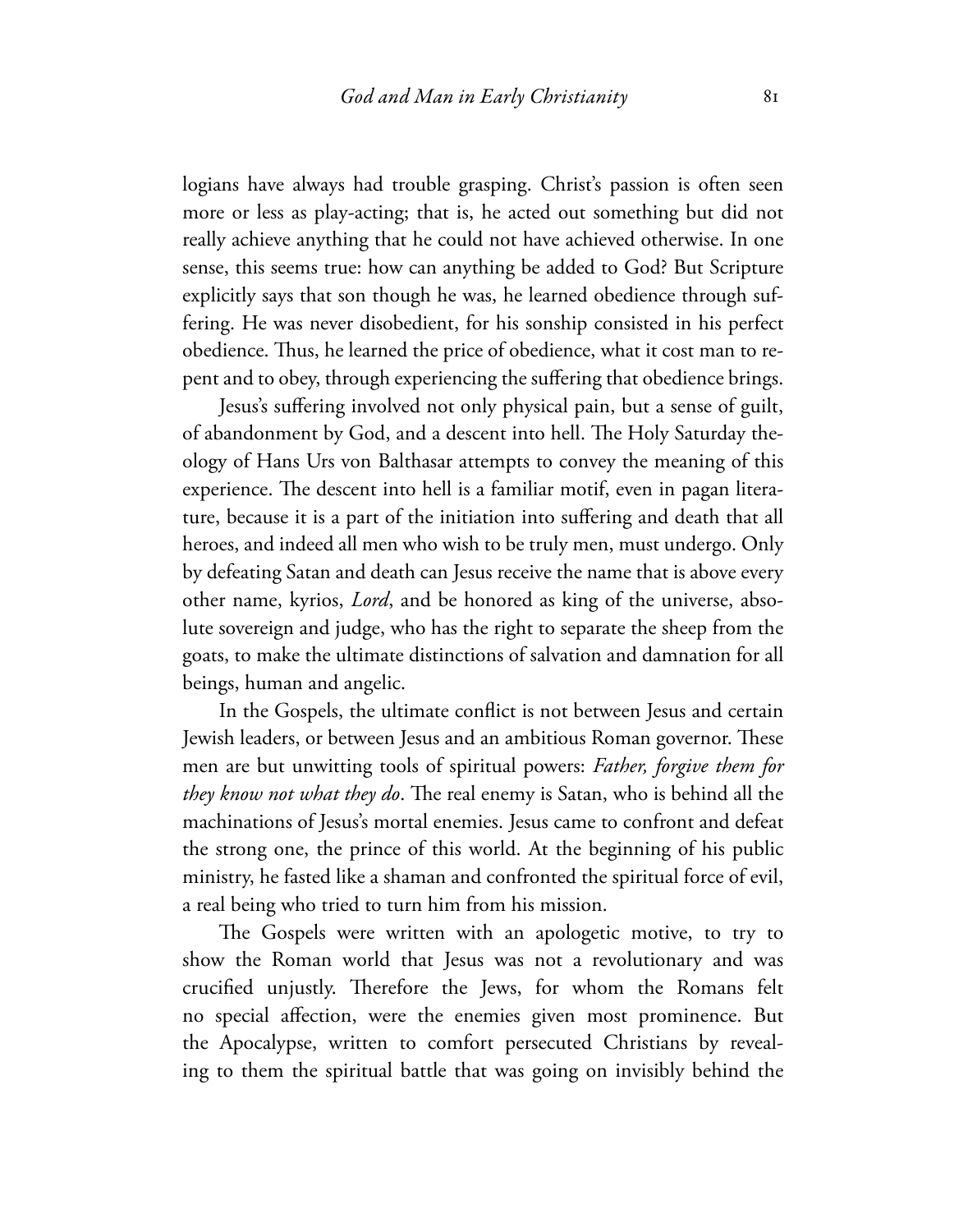events of history, identified the true conflict between the Word of God and his enemy, the dragon. The Lamb of God, who stands forever in heaven bearing the marks of his wounds, is scarred from his celestial conflict like a man who has gone through initiation. Jesus then, in his earthly mission, in his role as Son in the Trinity, and in his hidden role as lord of the universe, follows the pattern of the masculine personality.

#### *The Masculinity of the Spirit*

The Holy Spirit is often associated with the feminine in the work of redemption.7 He comes upon Mary so that she conceives. When she visits her cousin Elizabeth, the Word is dwelling in her womb. But the Word also dwells in Mary's words, and at the sound of her voice the baby in Elizabeth's womb leaps for joy and is filled with the Holy Spirit. In the Apocalypse the Spirit and the Bride both say "Come." Mary, like Eve, is more sensitive than men (Zacharias and Adam) to the Spirit, but Mary listens to the Holy Spirit rather than the evil one. Yet is this association with the feminine enough to justify Maximilian Kolbe's description of the "quasi-hypostatic union" of Mary and the Spirit,<sup>8</sup> or of Leonardo Boffs claim that Mary "is to be hypostatically united to the Third Person of the Blessed Trinity"?<sup>9</sup> The Spirit is God, and as such bears a relationship to creation which can only be described as masculine. Nevertheless, there is a valid reason that he is associated with the feminine. But we must be clear about the Spirit's masculinity. He is masculine for three reasons: he separates (a characteristic masculine action), he works with power, and most importantly, he is the spirit of sonship.

The Spirit is a spirit of holiness. To be holy means to be set apart. Therefore, like the spirit of Yahweh, the Spirit is at work in the process of election, of setting apart. The Spirit sets apart Mary from the normal course of human life, telling her that she had been chosen to bear the Messiah outside the course of nature. The Spirit descends upon Jesus at his baptism, separating him from the life of a carpenter that he had led. The first action of the Spirit is to lead Jesus out into the wilderness, to separate him from society and bring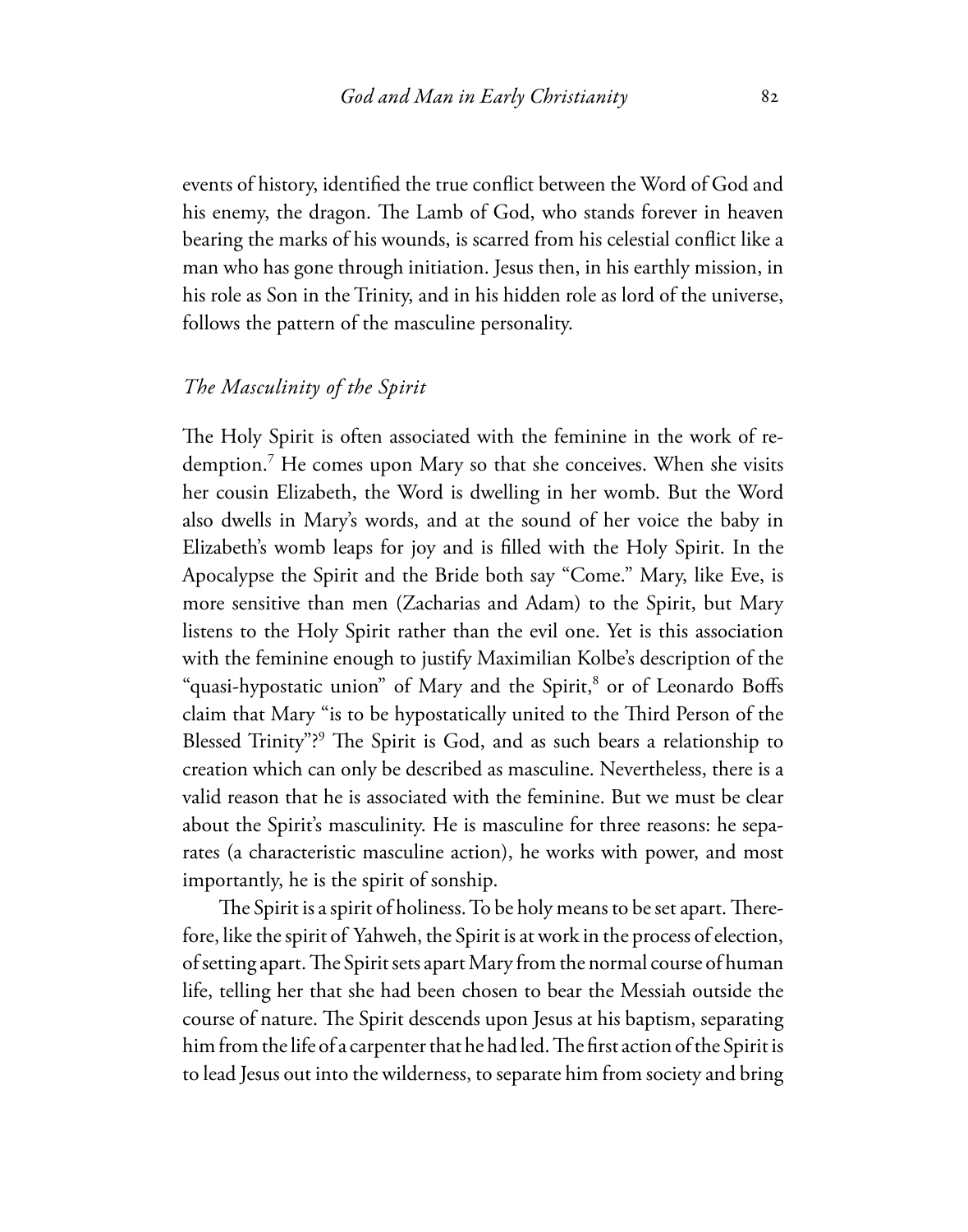him into confrontation with Satan. The Spirit anoints Jesus as the Messiah, and leads him to play his role as sacrifice. Jesus is set apart from humanity by his enemies, the unwitting agents of God, as a criminal, but paradoxically this separation is the greatest holiness. Having fulfilled his mission on earth, Jesus sends the Holy Spirit upon the earth, who descends on the disciples, separating them and marking them out from the rest of Israel. The Spirit is at work in the early Church, bringing it into confrontation with the Jews and the pagans.

Power is such an attribute of the Spirit that it is almost, like joy, a synonym for him. Energy is an aspect of the holy; it is the wrath of God, but it is also "vitality, passion, emotional temper, will, force, movement, excitement, activity, impetus."<sup>10</sup> The Spirit, *pneuma*, is like the spirit, *thymos*. Christ baptizes with the Holy Spirit and with fire; fieriness and power are characteristic of the spiritedness of youthful masculinity. A young man expresses his spirit through his combativeness, his desire for fame and glory through displays of his power and excellence, especially in contests and combats.<sup>11</sup> The Spirit is jealous, one must be careful not to offend him, but he also gives true glory. Stephen, filled with the Holy Spirit, becomes combative, and denounces his audience, who stone him. Yet, echoing Jesus, Stephen with his last breath forgives his murderers.

The Spirit is not simply a spirit of holiness and power, but a spirit of love and a spirit of sonship. He is the love of the Father for the Son, and the Son for the Father. The Son goes forth from the Father in the Spirit, and returns to the Father in the Spirit. Thomas Weinandy, in his presentation of the doctrine of the Trinity, states that "the Holy Spirit, in proceeding from the Father as the one in whom the Father begets the Son, conforms the Father to be Father for the Son and the Son to be Son for (of) the Father."12 Weinandy reached his conclusion from the premise that the economic Trinity, the Trinity as revealed in the history of salvation, accurately reflects the internal, immanent Trinity and indeed is the only path we have to knowledge of the immanent Trinity. "Therefore," Weinandy argues, "as the Spirit conformed Jesus to be the faithful Son on earth, so the Spirit conforms him as the Son, within the Trinity, so as to be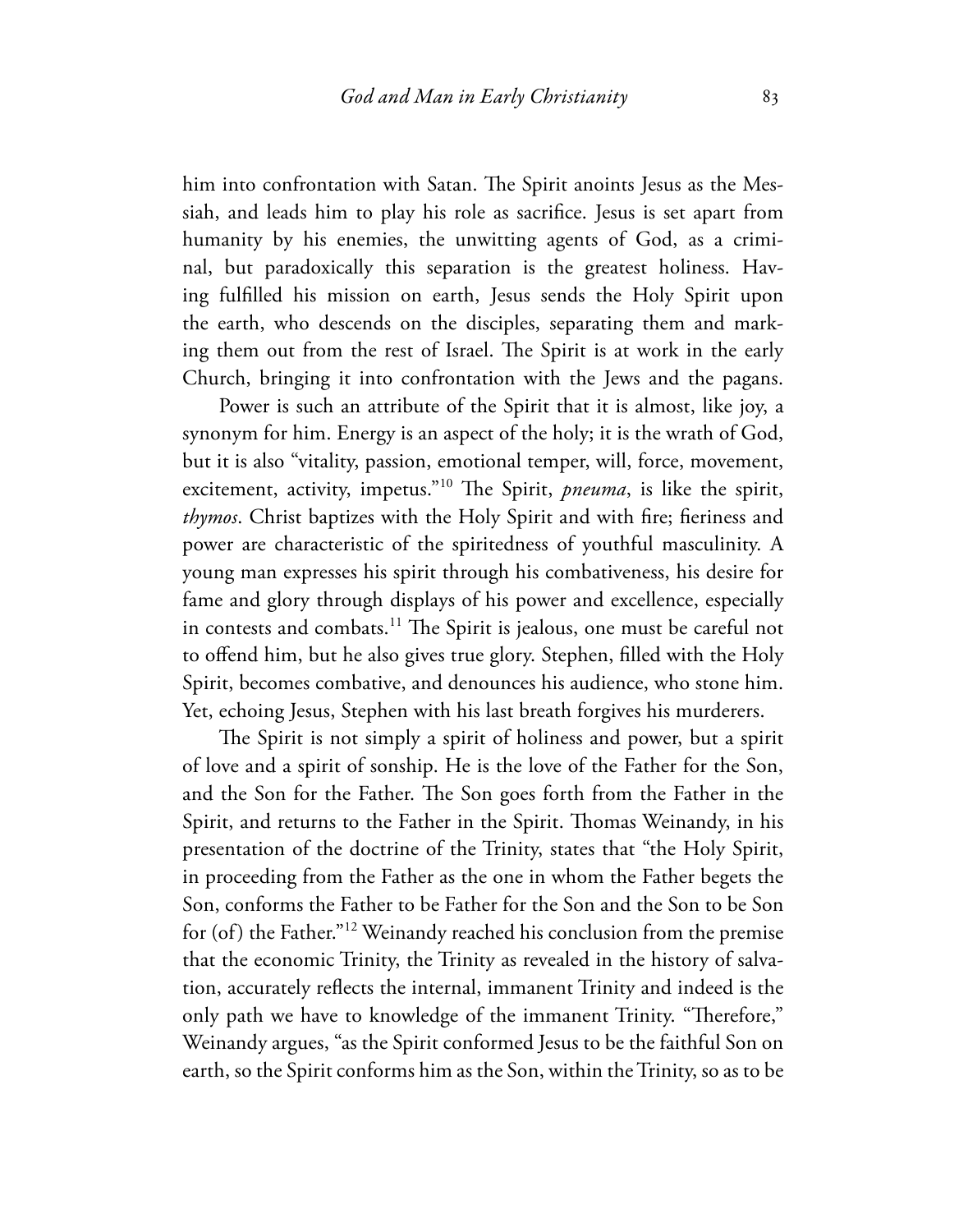eternally pleasing to the Father."13 As the Holy Spirit acts in Jesus, so the Spirit of Jesus acts on his disciples: "The Holy Spirit, the Spirit of sonship, transforms us into the glorious image of God that is Christ fashioning us into sons of God."14 Though the Spirit is also associated with femininity, his proper activity, the paternal/filial love that makes the Father a father and the Son a son, is masculine.

## *The Femininity of the Church*

Although Christians, both men and women, are sons of God, and follow a masculine way of life, one of struggle, of descent into death, and of resurrection, the Church itself is nonetheless always feminine, the Bride and Mother. The meaning of the ascription of feminine titles to the Church has been obscured by the faulty apprehension of the meanings of masculinity and femininity. A more accurate conception of femininity reveals the reason for the femininity of the Church, the association of the Spirit with femininity, and the roots of femininity in God.

Most Christian writers, following Aristotle, see masculinity as activity and femininity as receptivity. Mary's role in salvation and the Church's role have usually been presented in these terms: Mary is receptive to the message of the Spirit, and receives the Word first in her heart and then in her womb, becoming the Theotokos, the mother of God. She is the mother of all believers, because she is the first to believe, and in a sense all other belief stems from her assent to the Incarnation. The church should imitate her, listening to the Word and responding to it. A Christian should be feminine and Marian, seeking only to hear the Word and respond to it. God is masculine, believers are feminine (and usually women); only those in the church who represent God's activity and authority can act in a masculine fashion, and they are usually men, the clergy.

But receptivity is not the center of femininity. Integration and communion are at the heart of femininity, as separation and differentiation are at the heart of masculinity. Women and men have the same openness to the outward world and to the invisible world. Women may be more perceptive than men, but the key to their femi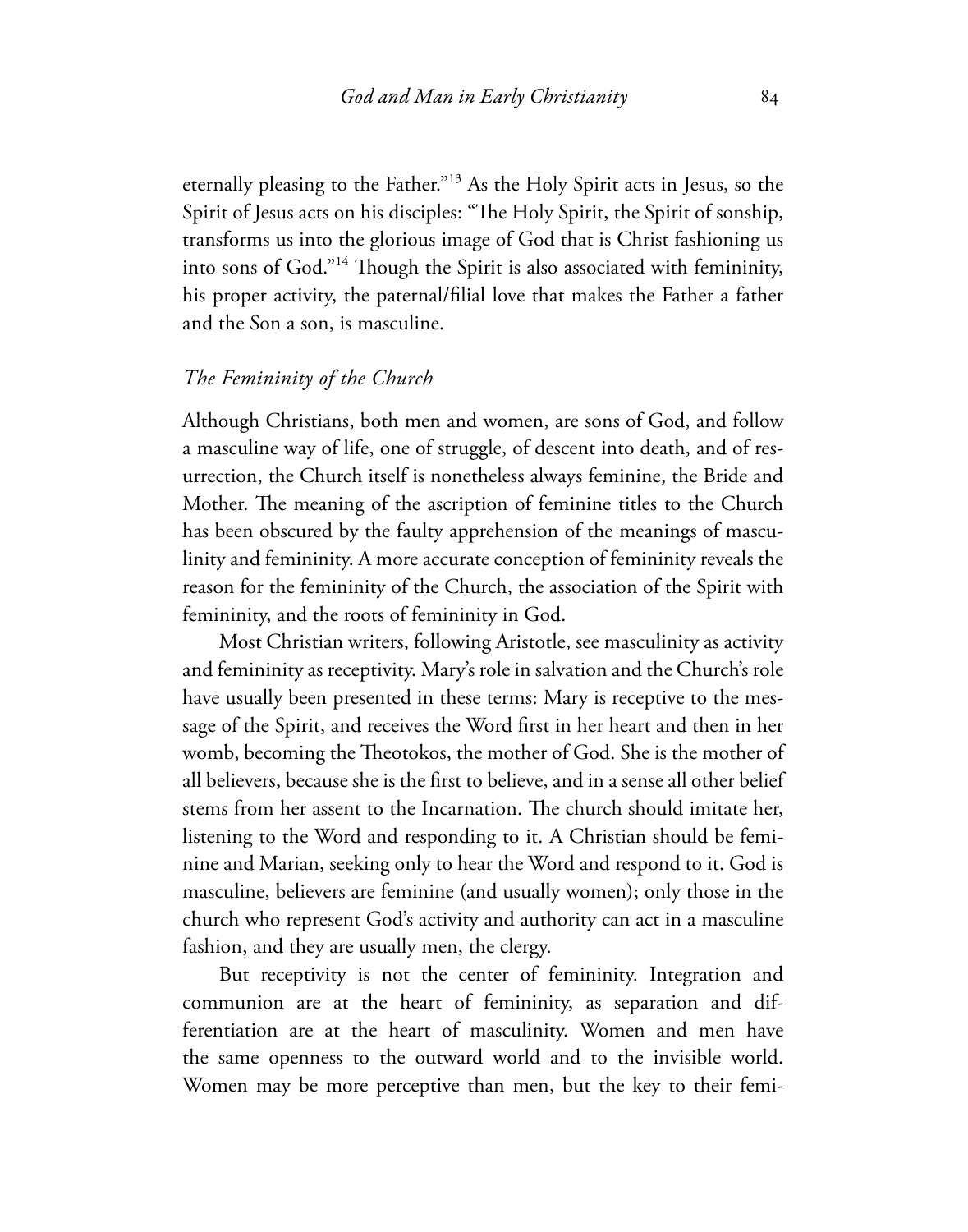nine role is not precisely their responsiveness. Rather, it is their tendency to integrate rather than separate. The feminine is not responsiveness, but relationship and communion.

Mary hears the Word that comes forth in divine freedom, at the sole initiative of the Father, and indeed responds to it, but the important thing is that her response puts her into a relationship with God. The Church is made up of those who have been chosen by God in his freedom and who enter into relationship with each other because they have first entered into a relationship with God. Mary's response to the Word is not passivity. She does not remain in quiet contemplation, but acts, and acts to renew and revivify a relationship with her kinswoman Elizabeth. She celebrates in her song, the *Magnificat*, God's action in forming a people, the posterity of Abraham.

The Church stems from this first relationship. Catholics therefore honor Mary as the Mother of the Church, and Mary is the mother of the Church because she is the mother of God, with whom she has entered into intimate relationship through the Incarnation. In images of Pentecost, when the Church is visibly born of the action of the Holy Spirit of Jesus, Mary is put in the center of the action of the Spirit. Thus, the Church is a spouse because the Word enters and indwells it through his spirit, making her a mother because he makes her fruitful in giving birth to many sons of God.

The Spirit is the principle of unity in the Church because he is the principle of unity in the Trinity. As Manfred Hauke says, "The movement of the Father's love brings forth the Son as its perfect image, and the reciprocal love between Father and Son attains such fullness that it becomes itself a person, the Holy Spirit, the person in two persons, in whom archetype and image are interfused with one another. The divine 'circular movement' is closed in and through personal love."<sup>15</sup> As Hauke points out, "relationality" is more feminine than masculine, and therefore the Holy Spirit is associated with the feminine.<sup>16</sup>

The Church is feminine because it is a communion, and a reflection of the divine communion of the three persons of the Trinity. The Holy Spirit is the soul of the Church, and the Church is not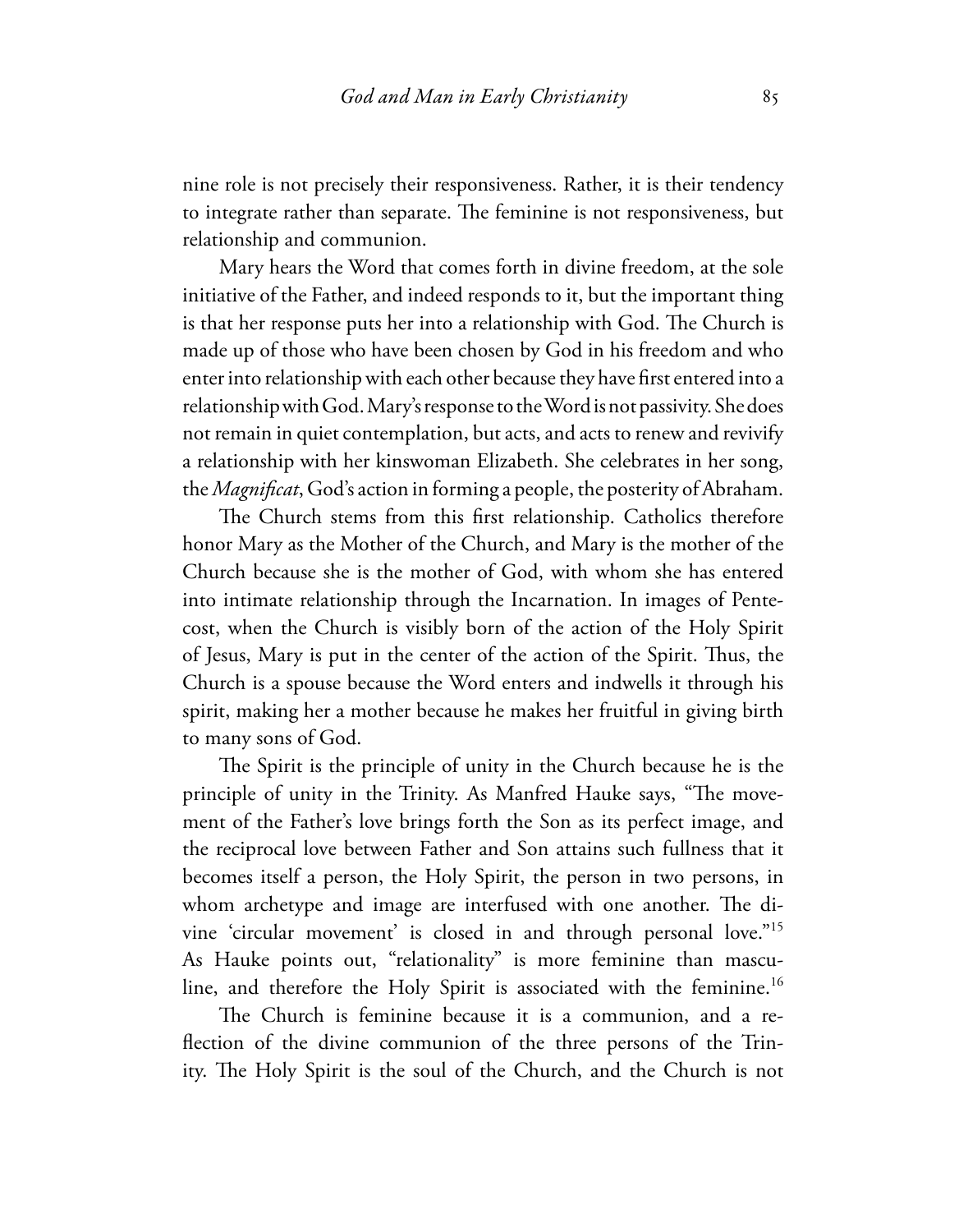simply an assembly, an *ecclesia*, but even more profoundly a *communio*, a created reflection of the *communio* of the Three Persons. David L. Schindler encapsulates *communio* ecclesiology: "[T]he church has its proper reality as sharer in the divine trinitarian communio."17 Femininity connotes union, and the three persons are eternally united without being confused. The Trinity is the feminine aspect of God. It is the unity that exists in and through the divine persons, not apart from them. The Trinity is not a separate person, and cannot be addressed as *She*, even though the Latin liturgy calls upon the *sancta Trinitas, unus Deus*. *Trinitas* is feminine in Latin and in many Indo-European languages. On Trinity Sunday in Russia, Christians are called to forgive their enemies and to be reunited in love with all, for the Trinity is a mystery of love and union, and therefore of the feminine.

Thus, God is feminine in that he is a communion, but he cannot be addressed as feminine since we speak to him as a person, and his tripersonal nature is masculine. The Church is a personification rather than a person; in Scripture she is new Israel, the new daughter of Sion, the bride of Yahweh and of the Lamb, the Body of Christ which he cherishes. But the individuals who make up the Church are masculine because they are called to be imitators of the Son in his masculine action of sacrifice and expiation. Women can participate in this spiritual masculinity, but men could be expected to have a greater natural understanding of the pattern. Masculinity itself is part of the proto-evangelium of creation.

# *The Masculinity of the Christian*

In the New Testament, Christians are referred to as the sons and daughters of God only in quotation from the Old Testament. Otherwise, they are referred to as the children of God, sometimes with an implication of immaturity, or proleptically as the sons of God, with emphasis upon what they are destined to become. The *fatherhood of God* became an Enlightenment commonplace: *Alle Menschen werden Brüder*. That God is our Father and we are his children was held to be the common belief of all religions. But God is rarely de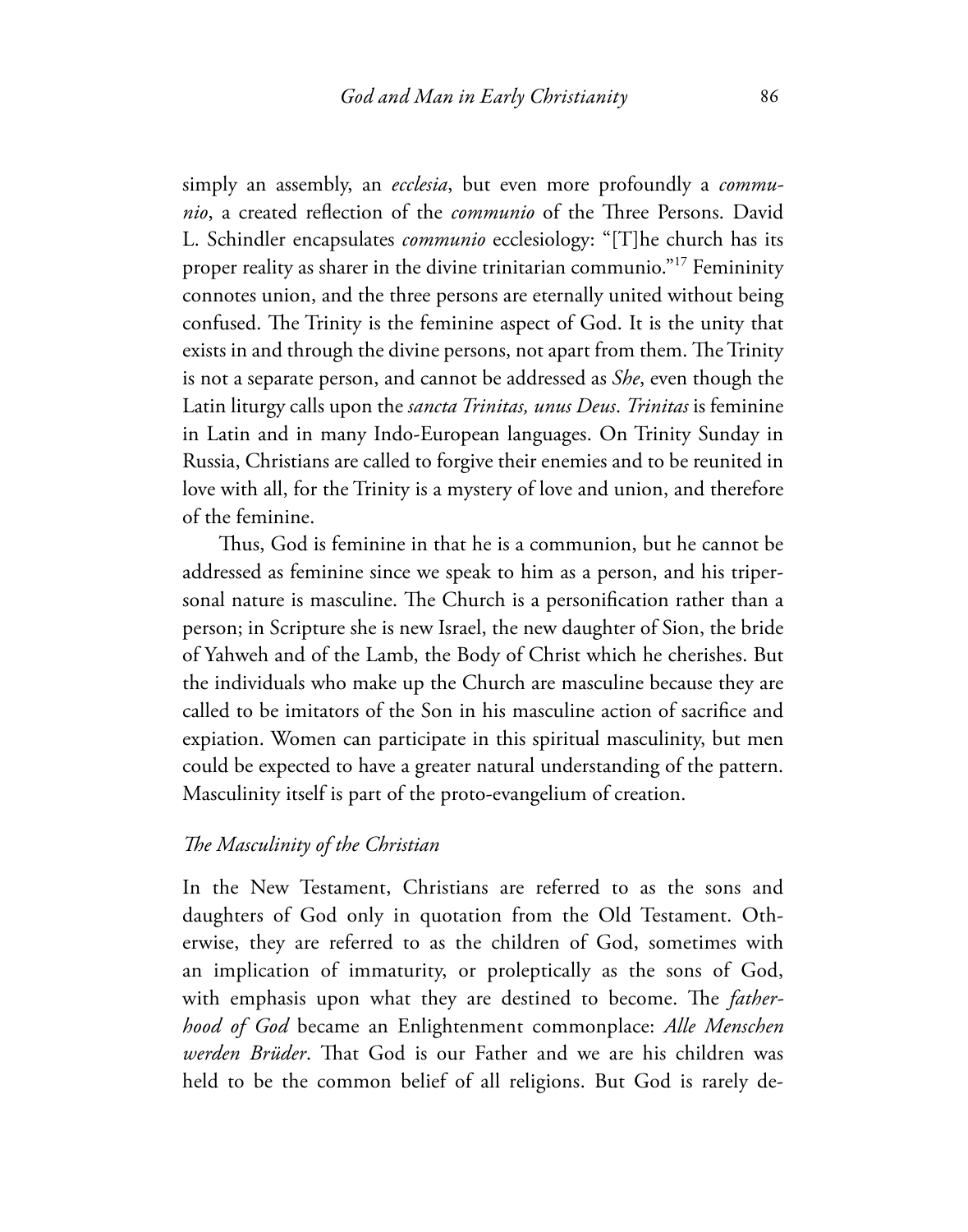scribed as man's father in the Old Testament or in paganism, and "fatherhood" is clearly felt to be a metaphor, in the same way that God is the "father" of the dew. The begetting of the Son by the Father and the begetting of the Christian by God is a revelation of something humanity could never have imagined. The Son is truly begotten of God; he is not simply "like" God, the closest thing to God of any creature; rather he is the same substance (*ousia*) as God. He is the only-begotten; there is no other like him.

Yet Christians are also begotten in a sense that surpasses all metaphor and is almost impossible for reason to fathom.<sup>18</sup> The Son, by pouring forth the Holy Spirit, creates other sons. He conforms both men and women to his own image as Son, by that making them all God's sons (not daughters). God has no only-begotten daughter; he therefore has no daughters begotten of the Spirit, only sons. There is only one pattern for both men and women to be conformed to, that of the Son. In the Son, Christians become deiform, apotheosized, and achieve an intimacy and union with the godhead that is beyond the categories of natural reason. Christians are the children of God, growing into the image of the Son, that they may also become sons of the Father.<sup>19</sup>

#### Masculinity in the Early Church

The Christian, because he is a son of God, has a primarily masculine identity. In Christ there is no male or female; biological identity, like nationality and legal status, is ultimately irrelevant to whether one can become a son of God. Women as well as men are called to be sons of God and brothers of Jesus Christ. Hence, women are also called to participate in the essentially masculine process of initiation. The sacraments have always been open to women, as has martyrdom.

#### *Christian Initiation*

Various actions of the Church, especially baptism, the Eucharist, confirmation, and the laying on of hands came to be called *mysteries* in the East and *sacraments* in the West. Although Christianity is not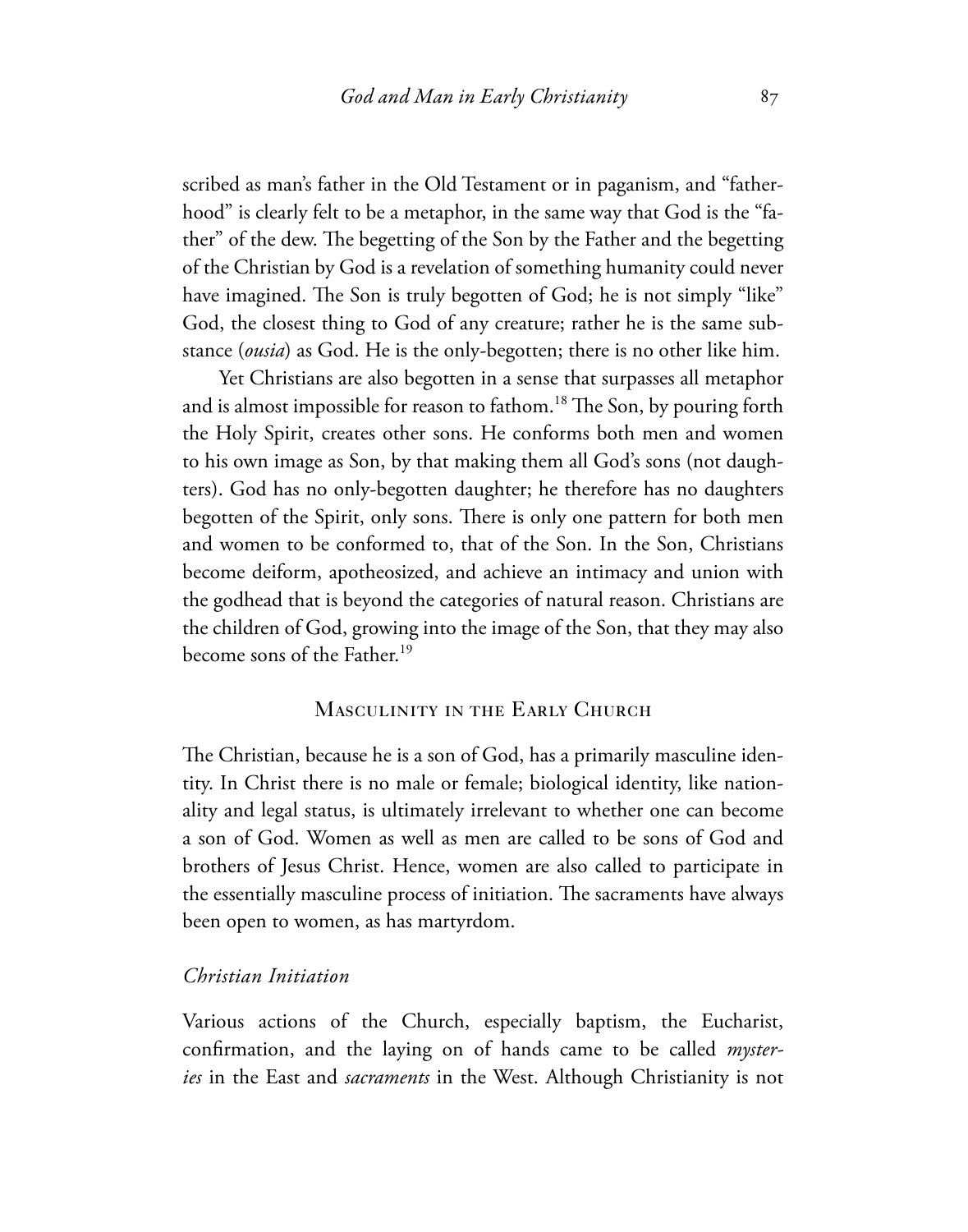simply a mystery religion, it decided to use a term, *mysterion*, which inevitably carried overtones of the mystery religions, to describe central Christian actions. Initiation is an important action in religions that have a concept of a realm that transcends the everyday world. These mystery initiations are closely parallel to masculine development. When Christianity called its key actions mysteries, it emphasized that in the life of the Church, which unites the believer with Jesus, the true initiation, the true mystery, was to be found. Some of the themes of the pagan mysteries were taken over into Christianity.<sup>20</sup>

The Western use of the term *sacramentum* to describe the liturgical actions of the Church carries military overtones. The *sacramentum* was the oath sworn by the soldier inducted into the army, and it transformed his life. He put aside all civilian concerns and henceforth devoted his life entirely to military affairs. Civilians were dismissed in soldier's slang as *pagani*, hicks, and Christians took over the term to describe those who had not enlisted in the army of Christ. Such use of military terminology emphasized the agonic nature of the Christian life, the struggle with Satan and all the forces of evil. The soldier has always been a potent image of the self-sacrificing savior.

Christian baptism is a rite of initiation. In defending masculine initiation rites, David Thomas notes that "Christianity is based upon a story of sufferings, followed by resurrection, redemption, and ascent into a better life that is an uncanny parallel of the narrative enacted in almost all ritual initiations."21 Jesus's life is that of the hero and is therefore the consummation of masculinity. In baptism a Christian puts on Christ; he dies and is reborn with Christ. With Christ he descends into the abyss, confronts death—indeed dies— and is reborn to a new life.

Christian initiation is accomplished by the conformity of the believer to the death and resurrection of Christ. This is accomplished sacramentally by baptism, confirmation, and the Eucharist. Baptism is not simply an initiation in the sense of a beginning; it is also an initiation in the sense of a death to an old self and rebirth as a new self. This meaning is stressed in the New Testament: *unless*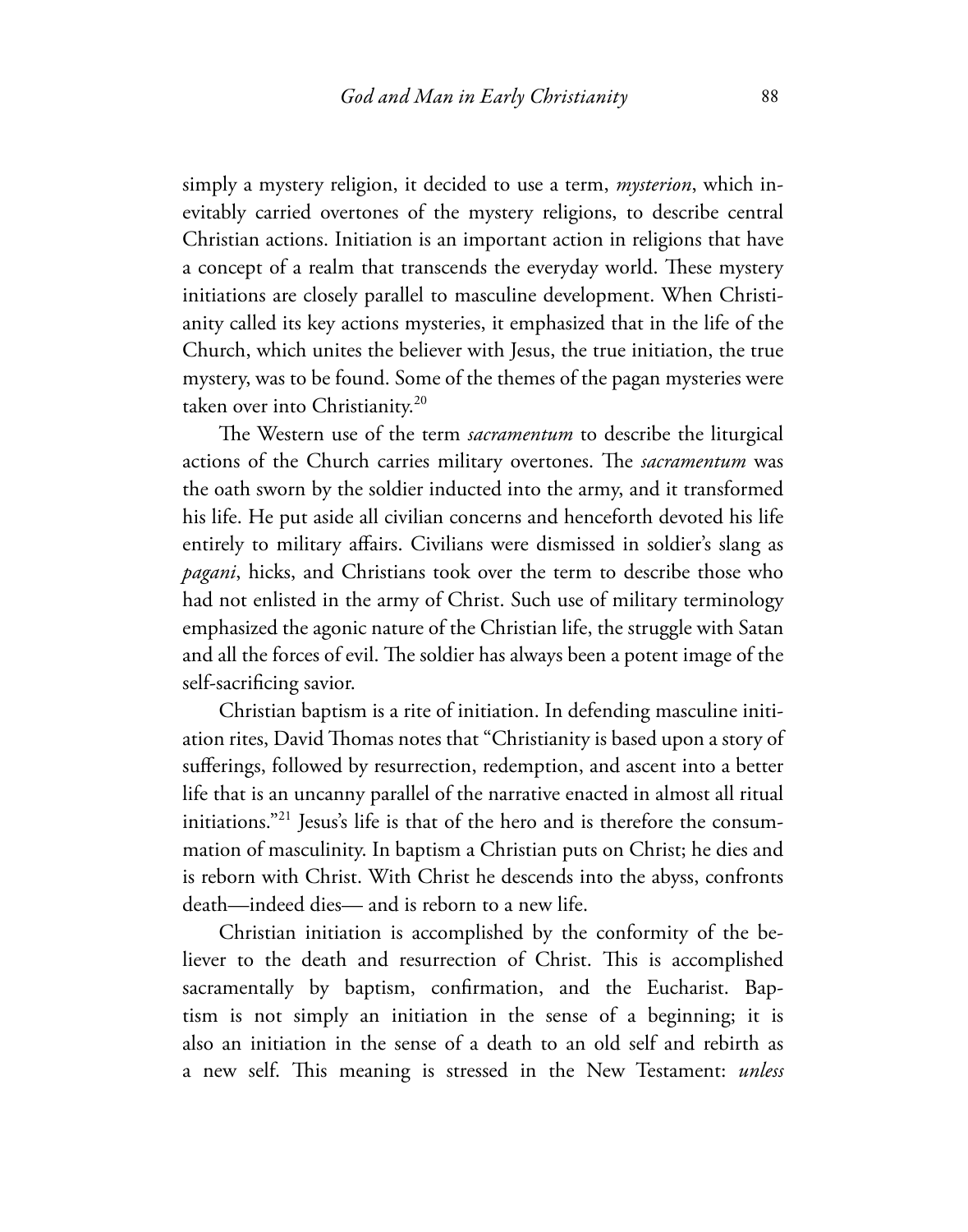y*ou are born again* and *if we have died with Christ*, among other wellknown passages. The early Church took over some of the symbols of the mysteries, which survived in the full rite of baptism at the Easter vigil: Death and resurrection were written in the heavens, in the daily and seasonal movement of the sun and moon, and especially at the moment in the great dance when the resurgent sun met the full moon at the vernal equinox, the promise of the resurrection that was to take place on earth.<sup>22</sup> The candles of the vigil allude to the *photismos*, the new light and understanding of the initiate—they may also allude to the torches of the searchers in the Eleusinian mysteries—and proclaim that here the true and final initiation can be found. The Spirit descends upon the initiate at confirmation, conforming him in principle to the crucified Christ. The initiate is united to the crucified and risen one by eating his body and drinking his blood in the Eucharist.

# *The Martyrs and the Monks*

Beyond Baptism, Christian tradition has recognized an even deeper initiation, a stronger conformation to Christ. It is the baptism of fire, which "signifies a purification and a consecration, that is to say, a rite of initiation giving the right to a participation in the celestial Mysteries [i.e., the liturgy], just as baptism in water is the prerequisite for assisting in the earthly Mysteries."<sup>23</sup> This baptism of fire gives access to the divine light and is achieved through martyrdom or the equivalent of martyrdom, the life of the monk.The Christian is not simply a student of Christ; discipleship consists not simply in hearing and applying the teachings of Christ, as if he were simply another sage. To be a disciple of Christ is to imitate Christ, and the key event in the life of Christ was his death and resurrection. The Christian who is most fully conformed to that death and resurrection is the best imitator of Christ: the martyr therefore most clearly fulfills the Christian call.

Jesus responds to Philip, who has conveyed the Greeks' request to see him, that *unless a grain of wheat falls to the ground and dies it remains alone; but if it dies it bears much fruit*. Jesus by this indirect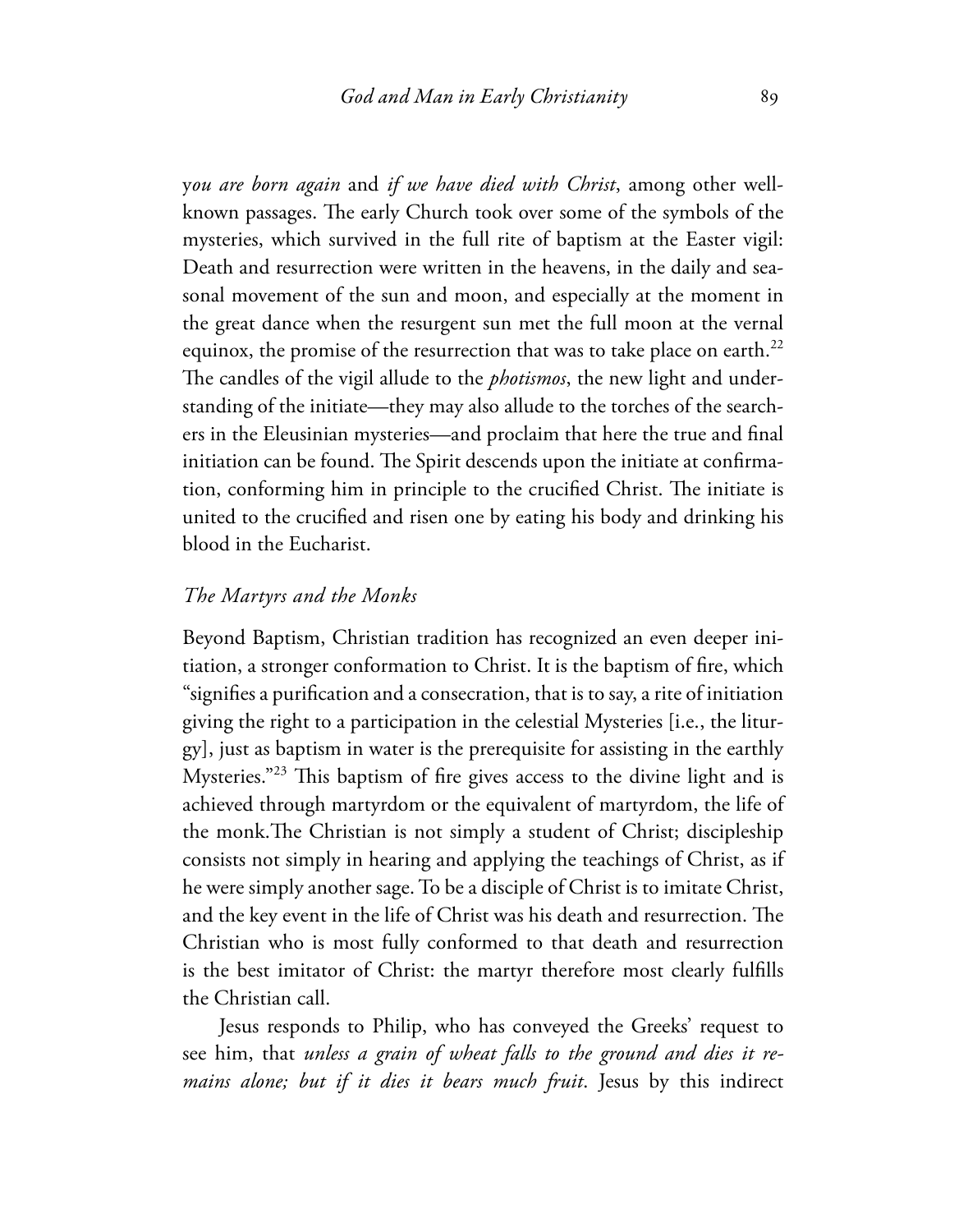reply alludes to his own death, which would reconcile all men to God. The reunion of Jew and Greek in the Church was the first sign of the ultimate return of the cosmos to God. But Jesus implies something about his followers as well, whom he has told to take up the cross daily and follow their master. Luke describes the death of Stephen in terms parallel to Christ's death. In showing that Saul, who stood by consenting to the death of Stephen, becomes Paul the apostle, Luke also implies, as Tertullian later said, that the blood of the martyrs is the seed of the Church.

The theology of martyrdom developed very early under the pressure of martyrdom. The two great martyrs, Ignatius of Antioch and Polycarp of Smyrna, left their imprint on all later accounts of martyrs. The martyr is the new athlete, the new soldier. His passion is not passive, but active, a battle. The Church felt, therefore, that martyrdom was, properly speaking, a masculine activity. While awaiting execution in the year 202, Perpetua had a dream in which an angel came to her and anointed her so that she became, mystically, a man, exclaiming, "Facta sum masculus."24 All Christians, including women, are called to be athletes of Christ, soldiers against Satan, and to act in a masculine fashion in the spiritual realm.

After the age of the martyrs, the monks became the new athletes of Christ,25 the successors to the martyrs.26 *The Teaching to Monks {Doctrina ad monachos)* ascribed to Athanasius even claims that the monk is more of a soldier than the martyr: "The martyrs were often consummated in a battle lasting for only a moment; but the monastic institute obtains a martyrdom by means of a daily struggle."<sup>27</sup> The Irish monks saw both the ascetic life and the life of the pilgrim as a form of martyrdom.<sup>28</sup>

Anthony battled demons in the desert in a "contest,"29 in "many wrestlings" against "destructive demons."30 Benedict finds warfare a natural metaphor for monasticism, and recurs to it frequently in his Rule. He addresses the one who by his own will, *abrenuntians propriis voluntatibus*, will be in the army, *militaturus,* with *fortissima et praeclara arma*. 31 Hearts and minds must be prepared for *militanda* in obedience. Cenobites are monks who are in *monasteriale militans*; 32 anchorites are those who have learned how to fight, *pugnare*,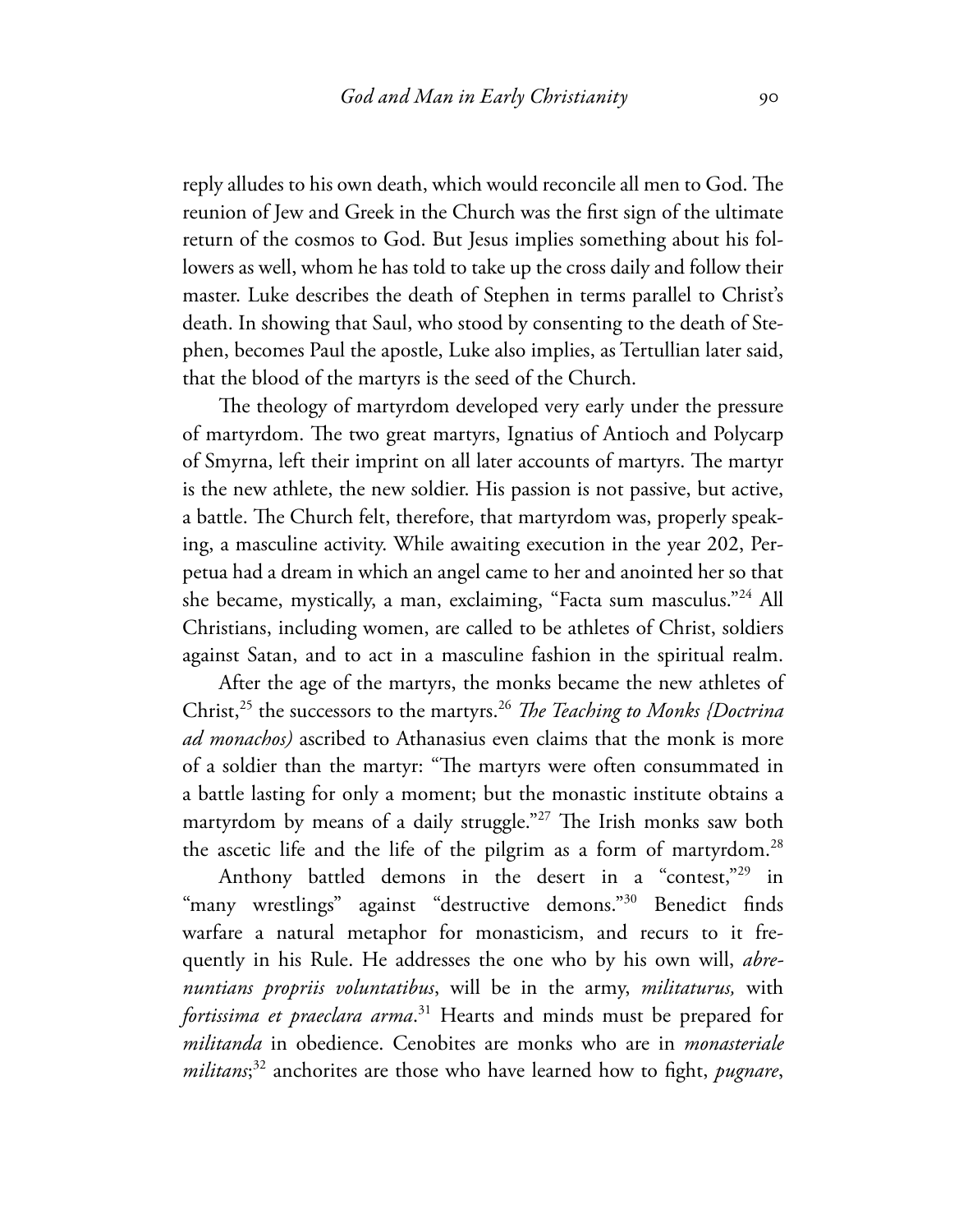against the devil and can leave the column, *acie*, to engage in solo combat, *singularem pugnam*, to fight, *pugnare*, against the vices of mind and flesh.33 Both slave and freeman are in the same rank, *aequalem servitutis militiam*. 34 The battle is fought against the devil.

Later monks continued to think of themselves as soldiers. The *Anonymous Life of St. Cuthbert* refers to God's soldier, *militis*. 35 Bede speaks of Cuthbert as an athlete and of his life as a warfare.<sup>36</sup> Cuthbert seeks out waste places as a scene of battle.<sup>37</sup> His withdrawal is not to seek peace but battle, the contest that is the way of life of a hermit.<sup>38</sup> Monks were "the champions of the Church who carry on the battle with evil spirits, and with the spirit of evil in the world. They are forever engaged in a wrestling match with their own passions; they are running a race for which they expect an incorruptible crown; the world is the arena in which they engage in a spirited contest with all that is opposed to the will of God."39 The monastic life was an agonic life, one of conflict. The monk did not flee from human society to find safety in solitude, but like the hero went out into the wilderness to confront the forces of evil and fought them to rid himself and the world of all traces of evil.

The monk underwent an initiation to prepare him for the battle. The reception of the candidate was regarded as a mystery, a *mysterion*, closely parallel to the initiation of baptism.<sup>40</sup> The baptismal creed had a threefold affirmation of the Trinity and a corresponding threefold rejection of the world, the flesh, and the devil. Parallel to the baptismal liturgy, the monastic profession according to the customs of St. Pachomius required a threefold "renunciation of the world, his parents, and himself."41 This may be the root of the medieval definition of monasticism as the life of poverty, chastity, and obedience. The candidate received a new identity as part of his initiation and was given a new name and new clothes, the habit of the professed religious. Monastic profession is a rebirth<sup>42</sup> and like baptism and martyrdom causes the remission of sins.

Monasticism set the spiritual tone of Christianity for the millennium after the age of the martyrs and before the rise of scholasticism. The greatest pope of this age was a monk, Gregory, and his greatest work was a commentary on spiritual struggle, the *Moralia in*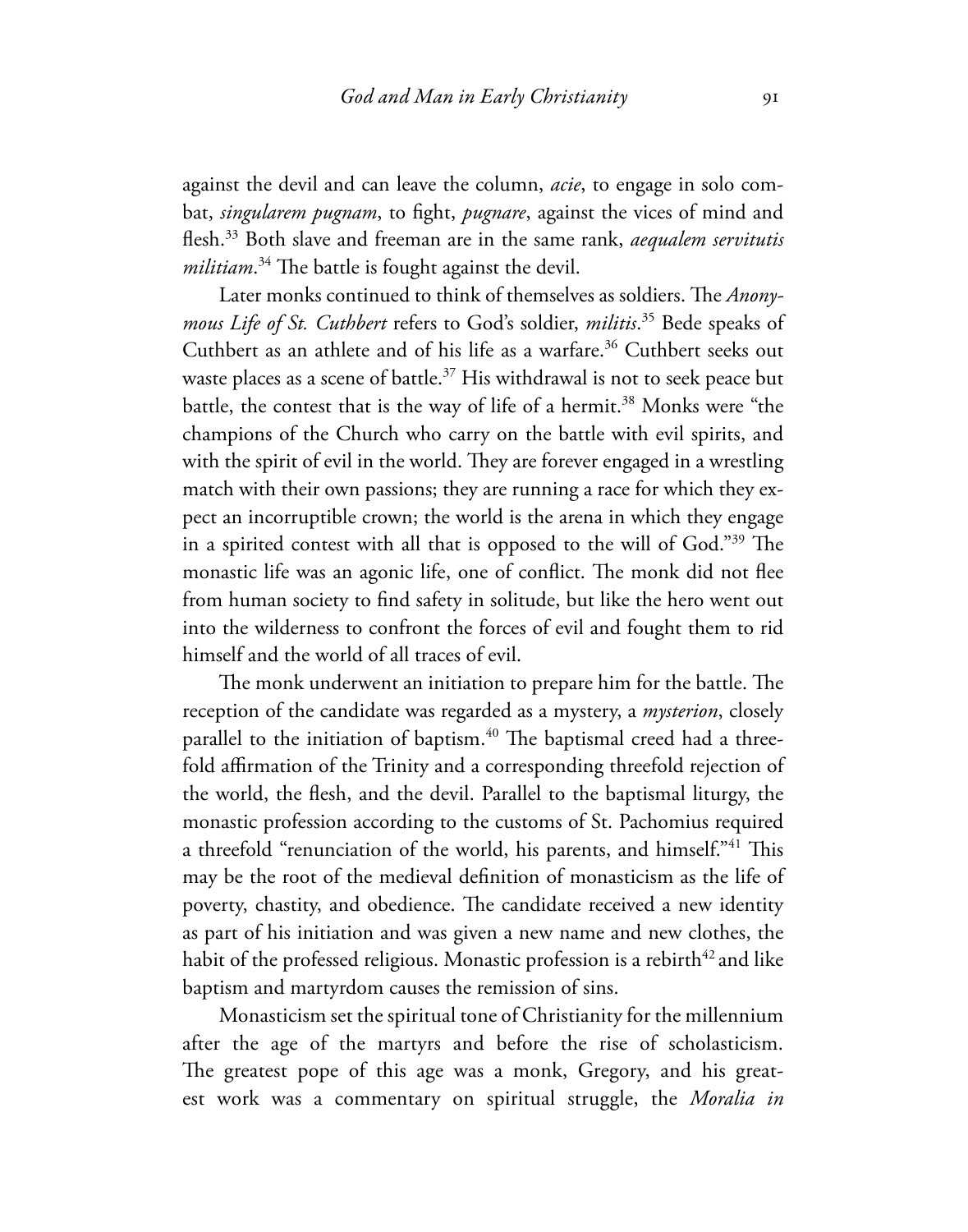*Job*. Monasticism is not unique to Christianity: there were Jewish monks, the Essenes, and there are Buddhist monks. The spiritual man is known in many religions, and his life is a quest for initiation into the mysteries of life and death, the attainment of full manhood and masculinity. This pattern of spiritual life was comprehensible to all men, even if they did not choose to follow it. It was not seen as effeminate; it was a life of struggle and combat against invisible foes and one's own irrational fears and vices, both deadlier than any human enemy.

#### Heroic Christianity

Christians had to face the continued appeal of the ideology of masculinity in the pagan societies they confronted in converting Europe. The hero was the model of masculinity, and Christians had to explain to men who wanted to be heroes much more than they wanted to be Christians how a man could be both a hero and a Christian, how in fact Christ was the true hero, the true model for men. We are fortunate to have literary artifacts of this teaching in the literature of the Saxons and of the Anglo-Saxons.

Unknown poets reinterpreted Christianity for those whose souls were formed by the heroic ethos of Germanic paganism. On the continent, the *Heliand* depicted Christ as born in a hill-fort and working the miracle at Cana in a mead-hall.43 The *Christ* and *The Dream of the Rood* retold the events of the Gospel in the heroic language of the Anglo-Saxons who had migrated to the British Isles. To be attractive to pagans, Christ had to be shown as a hero, and his apostles as loyal thanes.

The most extensive treatment of the pagan hero is in *Beowulf*. The relationship of the poem and Christianity is controversial, but its survival attests to an important fact: A monastic writer (and there were few others) thought *Beowulf* important enough to devote time and vellum to its preservation. Why was a monk interested in a pagan hero? The poem focuses on the grandeur of the hero, but also on the self-destructive nature of heroism and masculinity, perhaps hint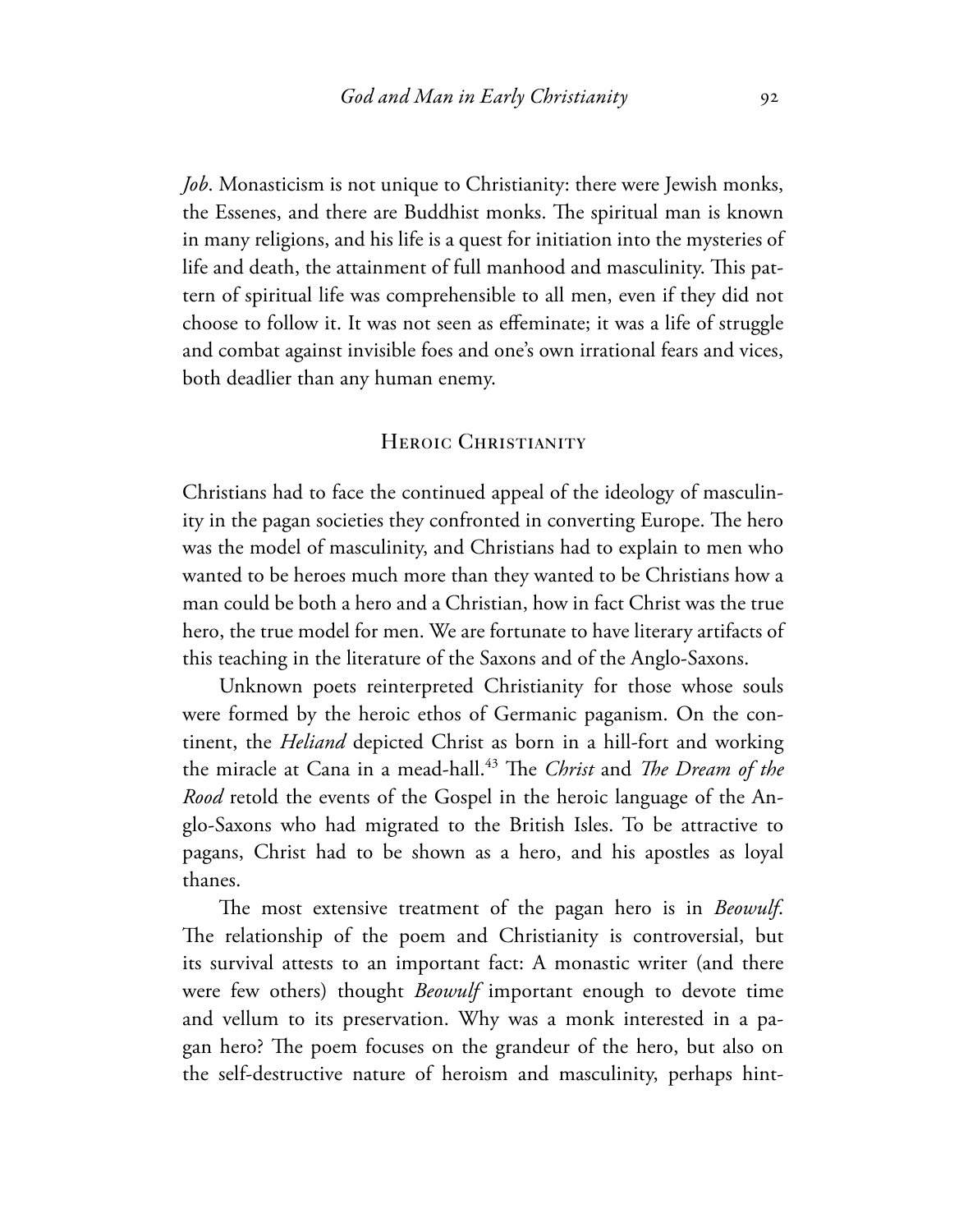ing that heroism can be fulfilled only in the self-abnegation of Christianity and monasticism.

Oblivion is frightening to all human beings, but especially to the hero, whose energies are focused upon asserting his identity and attaining immortality through fame. The fear of oblivion, as we have seen, is concretized in the fear of being eaten, and it is this fear that finds expression in many folktales that resonate with this (predominantly masculine) anxiety, folktales that lie at the root of the story of *Beowulf*. In *Beowulf,* the hero is always in danger of being eaten. The sea monsters want to feast on Beowulf, "sitting around a banquet at the bottom of the sea,"<sup>44</sup> but instead he serves them with death: "I served them with my dear sword, as was fitting."45 Grendel devours the retainers at Heorot, and Beowulf says that he will need no burial if he loses, because Grendel's stomach will be his tomb: "He will carry away my bloody corpse, intent on eating it ... you will no longer need to trouble yourself about caring for my body."46

Beowulf is threatened more by Grendel's mother than by Grendel, although her strength is described as less than Grendel's as a woman's is less than a man's.47 Femininity is a grave danger to the boy who wants to become a man. The boy must be "separated from his mother"<sup>48</sup> so that he can put on a new male identity. In descending into the lake and the cave, Beowulf descends, like all initiates, into the womb to be reborn. He must confront and defeat the threatening aspects of femininity: "The chthonian Great Mother shows herself preeminent as Goddess of the Dead, as Master of the Dead, that is, she displays aggressive and threatening aspects.<sup>"49</sup> Such is Grendel's mother, who is never given a proper name. This lack of identity emphasizes that she is the threatening femininity that Beowulf must confront to establish his masculine identity.

Beowulf's central trial, his combat with her, is surrounded by references to water. The descent into the mere has overtones of descent into mother earth and death. The youth who is be initiated must confront "the monster of chaos," who is often "a water-monster" because water is an almost universal symbol (in the many versions of the Deluge) of the chaos and disorder that threaten the fragile con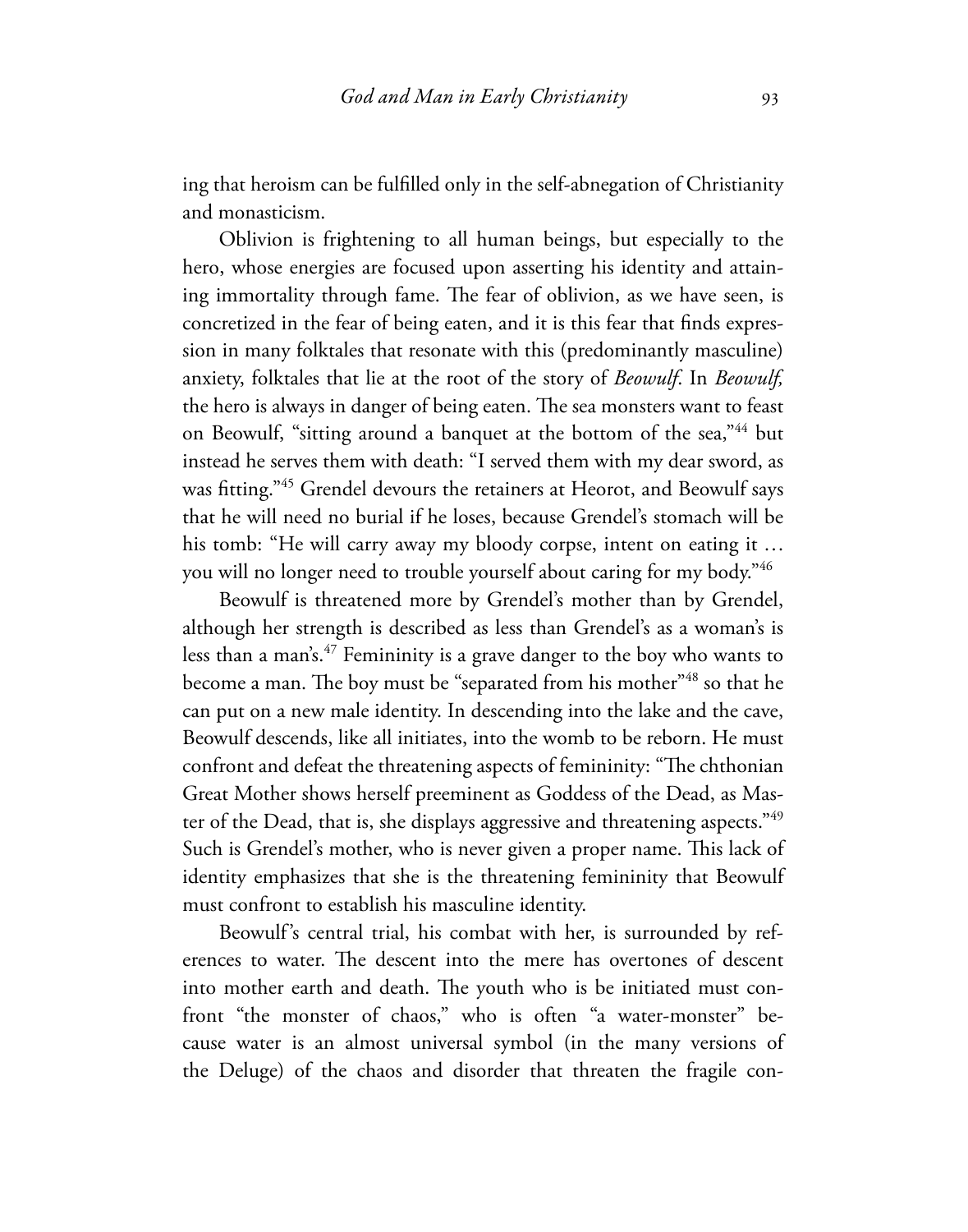structs of man.<sup>50</sup> Eliade says that "initiatory death is often symbolized, for example, by darkness, by cosmic night, by the telluric womb, the hut, the belly of a monster. All these images express regression to a preformal state, to a latent mode of being (complementary to the precosmogenic chaos) rather than total annihilation."51 Beowulf confronts Grendel at night, in a hall; he confronts Grendel's mother in a cave in the earth.

Beowulf kills the Nicors who wished to eat him, Grendel, and Grendel's mother, and he preserves the Geats from their enemies during his lifetime. His actions are surrounded by motifs of salvation, especially the middle action, the descent into the mere and the cleansing of the waters. The monster Grendel lives at the bottom of a lake, and again we have here the combination of a primeval creature and a depth of water, that is, a reference to chaos.

The recognition of Beowulf as a hero comes not through the discernment of a hidden identity, but by public knowledge of his victories through their tokens: Grendel's arm and head, the giant sword, the dead dragon, and the recovered treasure. The public knowledge of his victories, his glory, is symbolized by bursts of mysterious light: the sun shines after his victory over the sea monsters, the mysterious burst of light in the cave after he kills Grendel's mother, and the shining of the standard in the dragon's lair. Darkness is the ultimate threat to the hero's identity. Oblivion is worse than the grave. Light is a sign of victory over darkness (a natural symbol, but made prominent in Christian cultures by the lightdarkness dualism in John's Gospel), and *beorht beacen Godes* (the bright beacon of God) fills the sky at moments of hope or victory. Beowulf's lasting memorial is his tomb, built on a headland, that becomes a beacon,  $52$ a light that signals his triumph in death. The light of victory shines on the hero, giving him fame—*kudos, kleos, dom* and *lof*-—the only hope for deliverance from total oblivion.

Light comes from fire, but fire is a greedy spirit that also consumes. Fire will consume Heorot, which awaits "the furious surge of hostile flames."53 The images identify the engulfing waters with the fires of destroying enmity. The blade of the giant sword is consumed by the heat of Grendel's mother's blood: "That sword, that fighting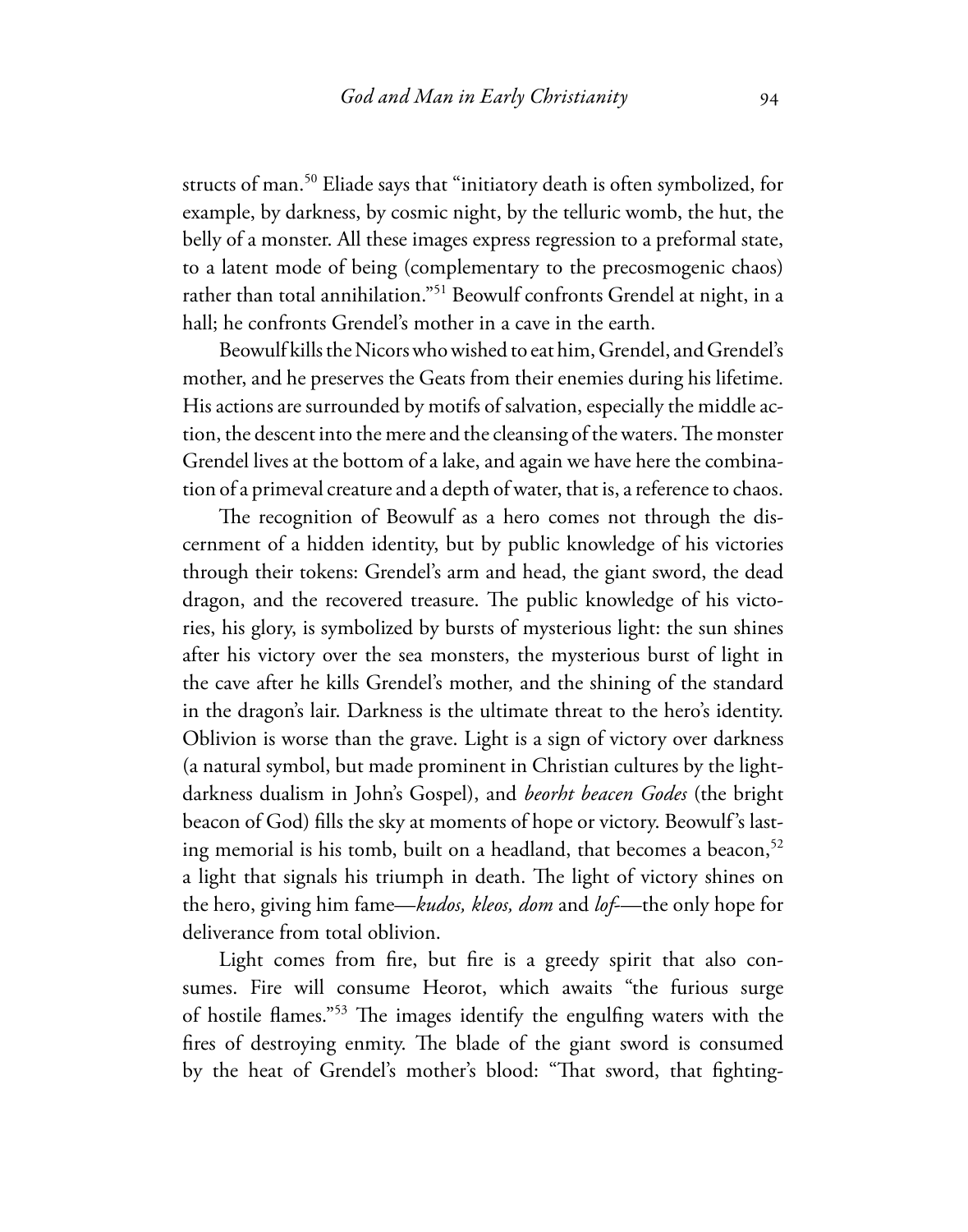blade, began to dwindle into icicles of war. It was a marvel of marvels how it all melted away, just like the ice."54 Fire consumes Beowulf's body at the end of the poem: "Now live coals must devour the commander of fighters."55 Most ominously, "Heaven swallowed up the smoke"of Beowulf's funeral pyre.<sup>56</sup> The Geats are consumed by their enemies and vanish like the very race that buried the treasure.

Heroic society was built upon heroic self-will, kinship, and wealth.<sup>57</sup> Each of these contains its own destruction. The hero, even when he is young, is dangerous: "Indeed, his early endowments of strength, initiative, and courage are too great to be contained easily; he poses a threat to orderly life for other, more ordinary people."58 Nevertheless, to protect his community, to live out the masculine role, a man must have a reputation for violence.59 He must be a troublemaker, and it is sometimes hard to direct his hostility only against external enemies: "The young warrior must transmute his humanity by a fit of aggressive and terror-striking fury, which assimilated him to the raging beast of prey. He became 'heated' to an extreme degree, flooded by a mysterious, nonhuman, and irresistible force that his fighting effort and vigor summoned from the utmost depths of his being."60 Beowulf shares many characteristics with the monsters he conquers, as he must if he is to conquer them. Grendel is very much Beowulf's shadow-self, an personification of the dangers and evils implicit in the heroic character.61 Beowulf becomes *gebolgen*, swollen with fury, full of *furor, wut, fergus, menos*. All of these words describe the transformation of the man into the warrior, who is either superhuman or subhuman, but in any case non-human.

The second basis of society in *Beowulf,* the one whose potential for evil is clear in the second fight with Grendel's mother, is kinship or family, which is closely connected with femininity. *Mægth* (kinship) and *mæg* (woman) are, if not cognates, at least associated by sound. Women are peace-weavers: They knit together clans and reconcile differences, or at least they are supposed to. Beowulf expresses his doubts about the possibility of using marriage to patch up a quarrel.<sup>62</sup> Attempts to base lasting peace on kinship are as futile as attempts to terrorize enemies by heroic achievements. Beowulf's killing of Grendel does not end the slaughter in Heorot; it only leads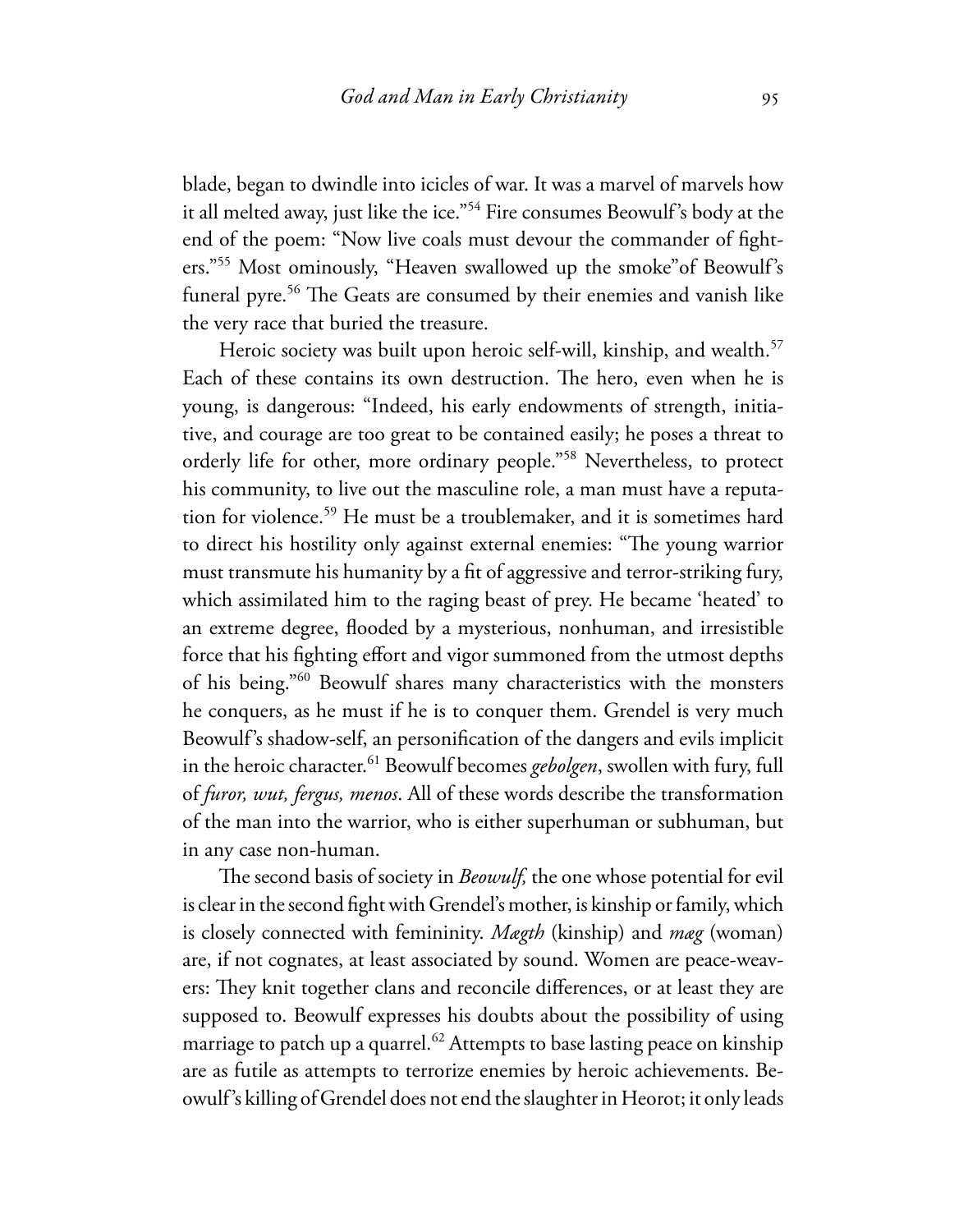to a feud. Grendel's mother is named only by her relationship, mother, and she keeps her hall under the waves, in a parody of Freawaru.<sup>63</sup> Germanic society was matrilineal, unlike other Indo-European societies. The female both knits together families and provides the connections that sustain feuds. *Beowulf* is full of feuds; indeed the digressions are mainly about feuds, and Heorot will eventually be destroyed in a feud.

The distribution of wealth in the form of gold, land, and food is the third major force for cohesion in heroic society. The owner of wealth is not supposed to rejoice in its mere possession, or else he gets a reputation for stinginess. Wealth is gained only to be given away. The circulation of wealth creates binding ties of gratitude. A king is a ring-giver, *beaggyfa*; his antithesis is the dragon, the miser, *avaritia*, who sits on gold and refuses to part with it. Yet, the dialectic of possession and giving is unstable.<sup>64</sup> One cannot give unless one possesses, yet possession of wealth is dangerous. It opens the way to avarice, to the hesitation to part with wealth and an eventual refusal to part with wealth. Wealth also attracts others who desire to possess it. Beowulf thinks that he is gaining happiness and safety for his people by gaining them the hoard. Yet the gold is useless, *unnyt*, to the Geats as it was to the dead race that had stored it in the ground.<sup>65</sup> It will only attract robbers and plunderers.

The person who put ink on vellum to preserve *Beowulf* came from an Anglo-Saxon, Christian culture; he was therefore writing in a monastic milieu, for an audience, whether clerical or lay, influenced by monastic ideals. England had been converted, in a wave of monastic evangelization, by Augustine, a monk, sent by a pope-monk, Gregory. Augustine knew from the violence that continued to plague England that the foundations of heroic society were flawed and that this society was demon-haunted. He also knew that the Christian, especially the monk, was a warrior, who conquered these demons with the weapons of poverty, chastity, and obedience. The monk was the new hero in a spiritual warfare, the real warfare, the archetype which earthly battle merely imitated.<sup>66</sup> The monk would want to enjoy some of the glory of the heroes of Germanic antiquity.

The three vows that distinguish monastic life and the forms of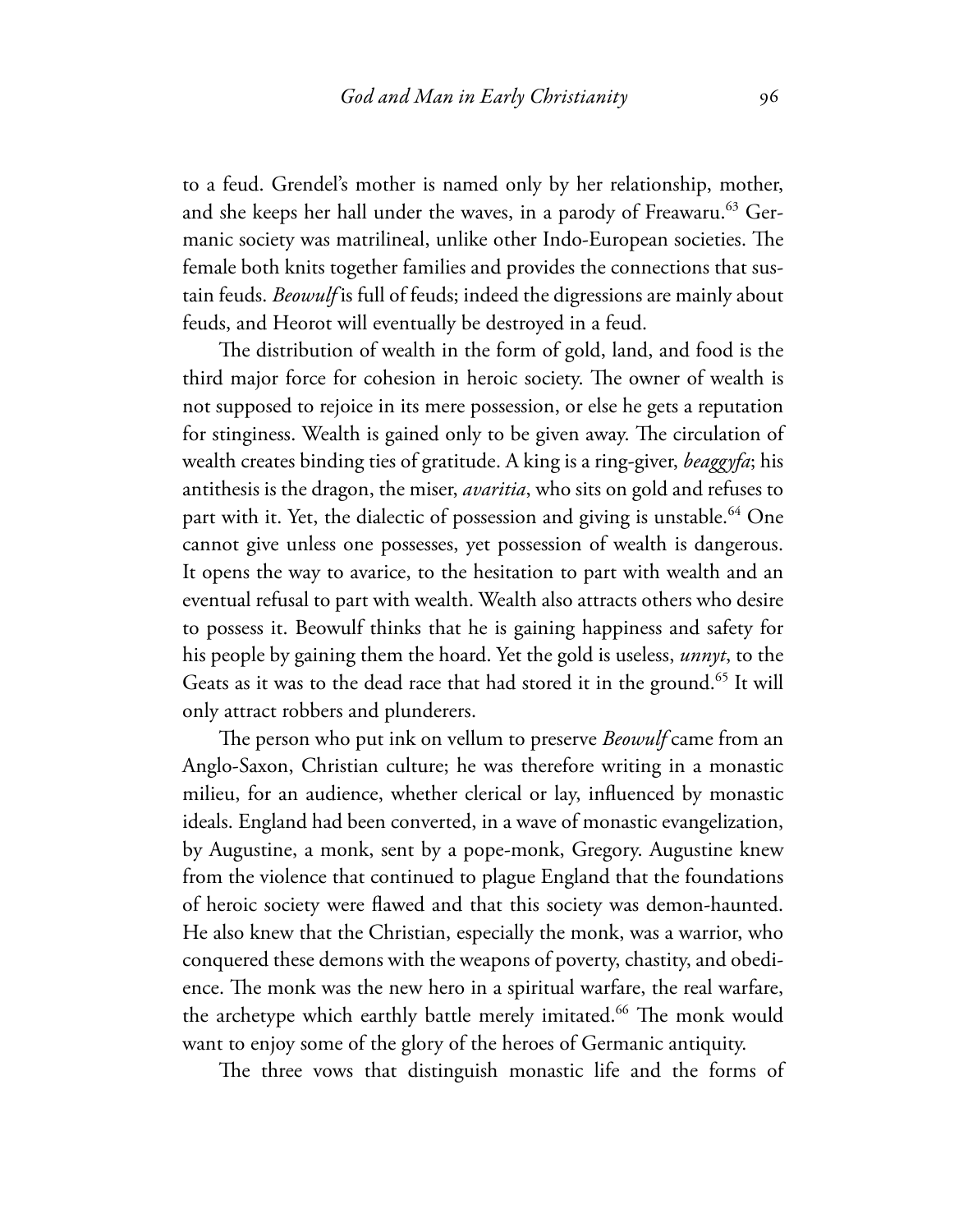religious life that derive from it are poverty, chastity, and obedience.<sup>67</sup> Through obedience, the monk gives up his own will; he obeys a superior, in whose commands he hears the words of God. Through chastity, he gives up sexuality and family life. Through poverty, he gives up ownership of earthly goods, and holds all property in common with his brethren. Thomas Aquinas explains that the vows have two purposes, first, in "tending to the perfection of charity," and second, "quieting the mind from outward solicitude . . . . The disquiet of worldly solicitude is aroused in man in reference especially to three things. First, as regards the dispensing of external things, and this solicitude is removed from man by the vow of poverty; secondly, as regards the control of wife and children, which is cut away by the vow of continence; thirdly, as regards the disposal of one's own actions, which is eliminated by the vow of obedience, whereby a man commits himself to the disposal of another."68

The first fight in *Beowulf* is a confrontation with the evils implicit in heroism, especially self-assertion and pride. Obedience addresses the "inordinateness of the human will," its tendency to assert itself above everything, even God. Heroism is based upon the assertion of the self in the face of challenge and danger; heroism involves pride, and is a form of egotism. The monk, by contrast, is self-effacing and seeks to find his life by losing it. Obedience to the spiritual father in a monastery is for the sake of learning humility, which conquers pride, the root of all sins. Benedict speaks of the twelve steps of humility in chapter seven of his Rule.69 Hrothgar, in his parting advice to Beowulf, warns him of pride, "arrogance," *oferhygda*, 70 and gives him "twelve treasures."71 Especially in the context of a warning about pride, an audience conversant with Benedict's Rule would see the treasures as reminder of the twelve steps of humility. The poet seems here, in his usual appositive manner, to be asking his audience to see the parallels between the monastic and heroic ways of life. There may be a similar dynamic in the mentions of God's light,72 which could refer to the *deificum lumen*73 of monastic life, and of "eternal gain"<sup>74</sup> which could refer to entrance to the monastic life.<sup>75</sup>

The vow of chastity was as much a renunciation of kinship as of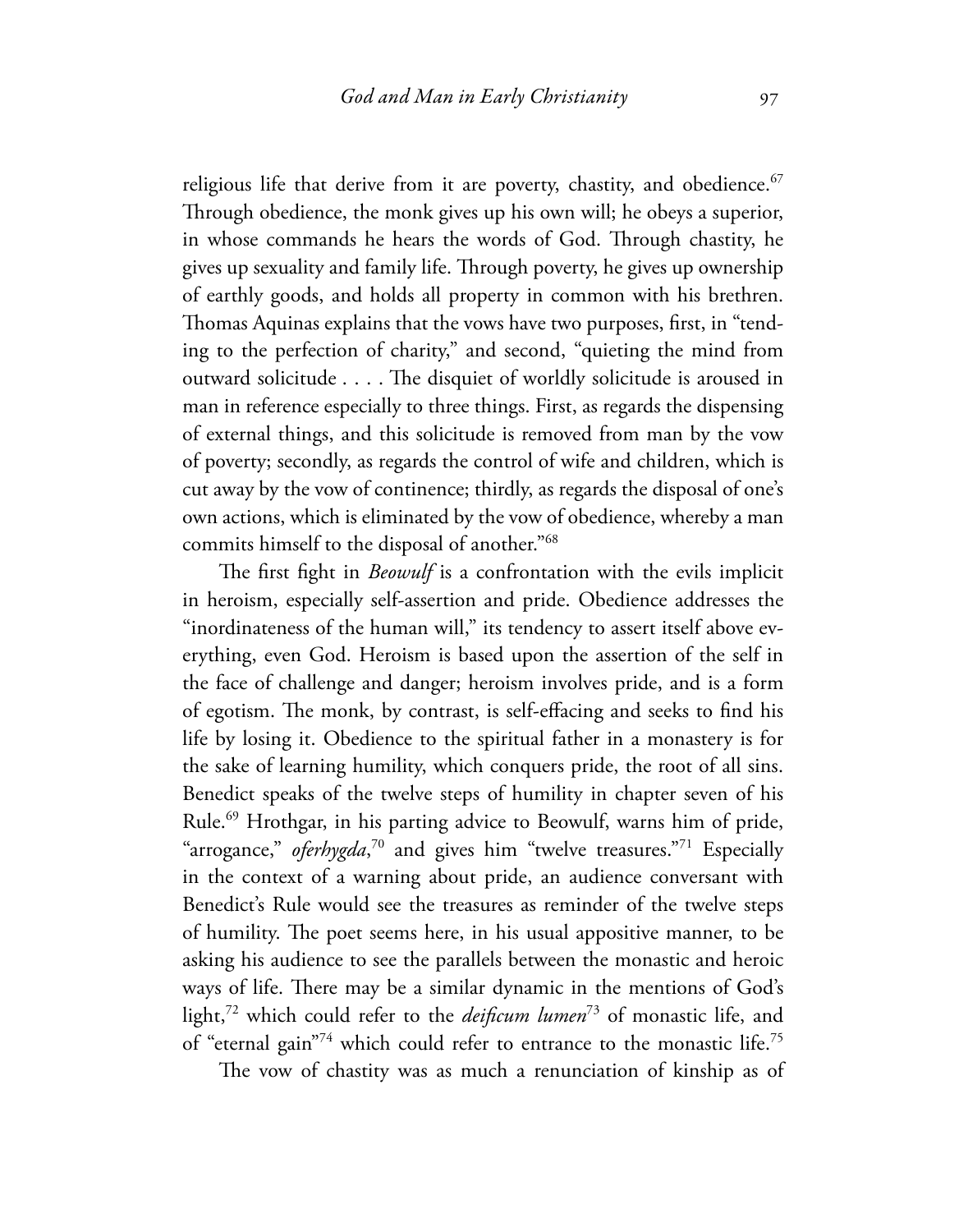sexual activity. Nevertheless, there may be some hints of sexual activity in the fight between Beowulf and Grendel's mother. Any grappling of male and female, even in violence, has sexual overtones, and perhaps the sword that melts after the battle has a parallel in Riddle 20, in which the answer is either *sword* or *phallus*. Though finding sexual allusions in Beowulf's battle with Grendel's mother may seem far-fetched, the obscene riddle was favored by the Anglo-Saxons, who were amused by double-entendre.

Voluntary poverty exorcises the demon that lurks in gold. By giving up rights of possession, the monk attains both inner and outer tranquility. He owns nothing, and cannot be robbed. Yet his poverty allows him to enrich others with spiritual gifts. Only one who renounces the world can be trusted with the wealth of the world.

Monasticism, like baptism, was an initiation, and was a better initiation than Beowulf's. He did not confront, in his fights with the monsters, the deepest evils in the way the monk does in spiritual combat. Beowulf's death is a parallel to the death and rebirth of the Christian-monk, but he does not achieve the final victory. Beowulf conquers the dragon, but is destroyed in the fire, his funeral smoke mounts to heaven, and there is a great sadness in his end. He does not save his people, and the swallowing of the smoke is the oblivion that he has fought against in every battle. The monk, on the other hand, achieves this ultimate initiation. In his battle with the devil he receives a true baptism of fire, which "signifies a purification and a consecration, that is to say the rite of initiation giving the right to participate in the celestial mystery."76 The baptism of fire is attained through asceticism and prayer, according to the teachings of Macarius.77 The divine light from this fire, the *deificum lumen* (deifying light) of Benedict's Rule, was the object of the aspiration of the monk.78 It is in monasticism that we must seek the ultimate significance of *Beowulf* for its Christian audience. Heroic glory is replaced by humble obedience; family by chastity; and wealth by poverty. Heroic society destroys itself because of its inherent self-contradictions. But even pagan heroes can be models for Christians who fight the good fight. Beowulf is praised by his own people because he was *manna mildust*, the gentlest of men,79 and embodies the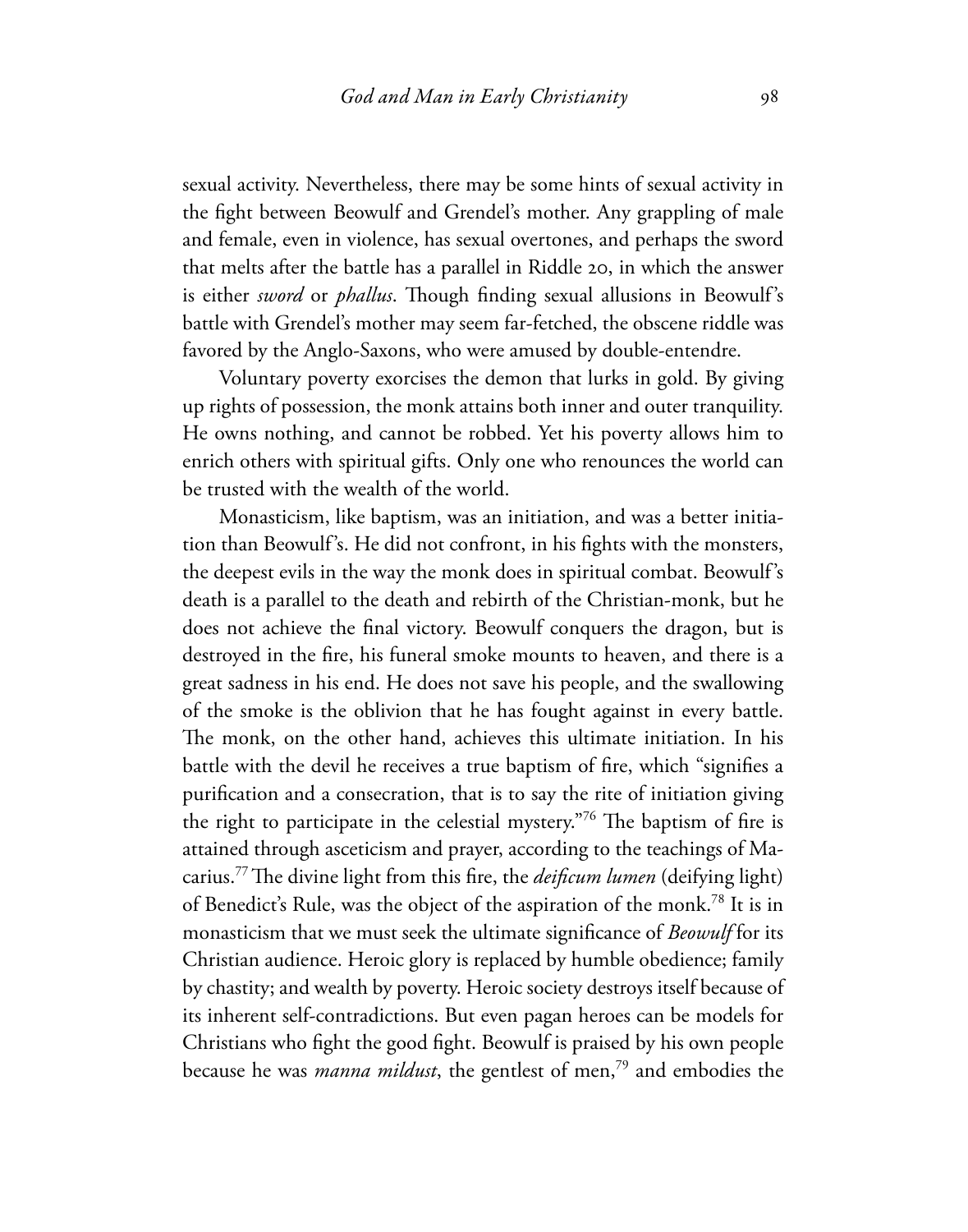gentleness that was also the ideal of the monks, the meek who inherited the earth.

#### Antecedents of Medieval Feminization

Did any early Christian developments contribute to the later medieval feminization of the Church?<sup>80</sup> Judaism was male-oriented (although heroines like Deborah and Judith were prominent), and Christianity had a more balanced emphasis on male and female, both fully heirs of the new covenant, and on ultimate meanings of the masculine and feminine. In the New Testament, women have a bigger role than in the Old Testament. Some men received their faith from women and were affected by this mode of transmission. Timothy received his faith from his mother and grandmother, Lois and Eunice, and his lack of masculinity was of some concern to Paul: Paul exhorts him to stand up, to stir up the spirit he received, to be a little more forthright and firm. Most of the initial converts to Christianity were among the godfearers, Gentiles who took up some of the practices of Judaism, and "pagan women in particular tended to become godfearers,"81 because the demands of Judaism on men, especially circumcision, were much harsher. Celsus claimed that Christians were "able to gain over only the silly, and the mean, and the stupid, with women and children."<sup>82</sup> As Origen points out, however, Celsus is a snob and despises anything that appeals to the vulgar. If there was any disproportion of women in the church, it may have been that women, confined to the house, were also out of public notice and safer from persecution.<sup>83</sup> John Chrysostom, although he denigrates women as temptresses like Eve, $84$  also occasionally refers to their greater piety<sup>85</sup> and implies they benefit from their seclusion from public life.<sup>86</sup>

As long as Christians had to face sudden and horrible death for their faith, the essentially masculine nature of the Christian vocation was clear. The Christian, male and female, as we have seen, was a soldier and an athlete. When the persecutions ended, virginity and celibacy replaced martyrdom as the emotional center of the church, the sign of its supernatural nature. Christians, being human, have a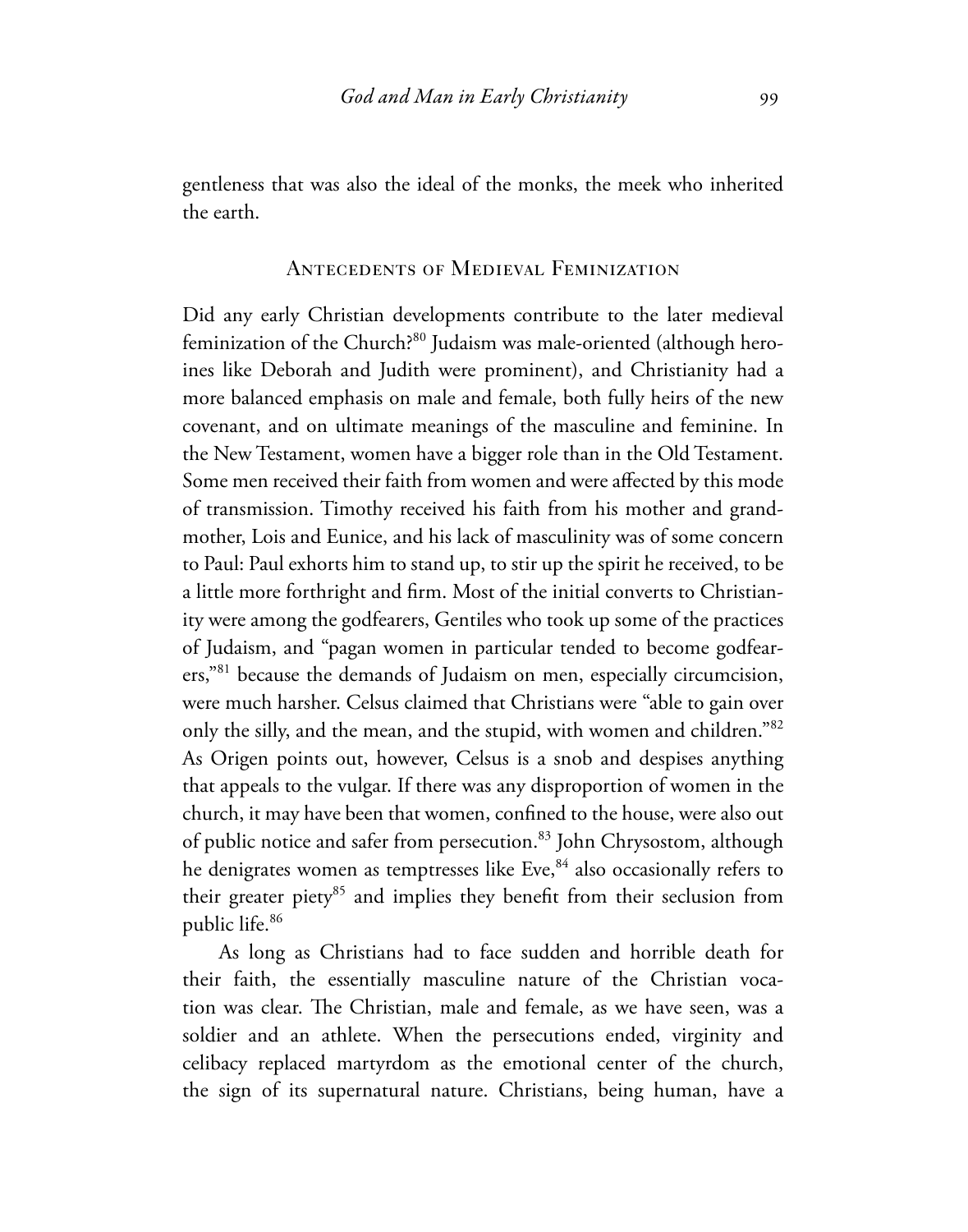hard time thinking in a balanced, reasonable manner about sexuality. The apostolic teaching is that both virginity and marriage are good; but virginity is higher because it allows the person to be fully occupied with the affairs of God. A married person, having cares in this world, can easily allow those cares to obscure the *unum necessarium*. Virginity and celibacy also anticipate the new creation, when there will be no longer marrying and giving in marriage, because death and its concomitant, reproduction, will be no more.

Because of the emphasis on virginity as the equivalent of martyrdom, and perhaps because of a Platonic suspicion of the body, the Church began to see virginity as the supreme sign of the new life brought by Christ. Especially in the East, encratitic tendencies were strong. Some Syriac churches tried to limit membership in the church to virgins and celibates, and even the Greek Fathers strongly emphasized the importance of virginity as the precondition of perfection.

Virginity, in John Bugge's interpretation of the patristic texts, was praised because it was a means of escape from the world of sin, death, and reproduction.87 The virgin attained a state of simplicity, like the simplicity of God. Origen added to this another strain of Platonism in his interpretation of the *Song of Songs*, in which he saw not only an allegory of the union of Christ and the Church, but an allegory of the union of the soul and God. This mystical marriage was open to both men and women, since the human soul was feminine in both. Athanasius spoke of virgins as "the brides of Christ."88 Chrysostom speaks of virgins who see "only the Bridegroom."<sup>89</sup>

Two attitudes were associated with this. Marriage was not seen simply as lesser because belonging to the present age of the world, but as somehow evil. The vigilance of the Church against Manicheanism kept this attitude in check, but plainly there is a denigration of sexuality and marriage in the patristic church. What also happened, although not until much later, was that spiritual marriage became a substitute for carnal marriage, and Christ as the heavenly bridegroom became the object of erotic and even sexual longings.<sup>90</sup>